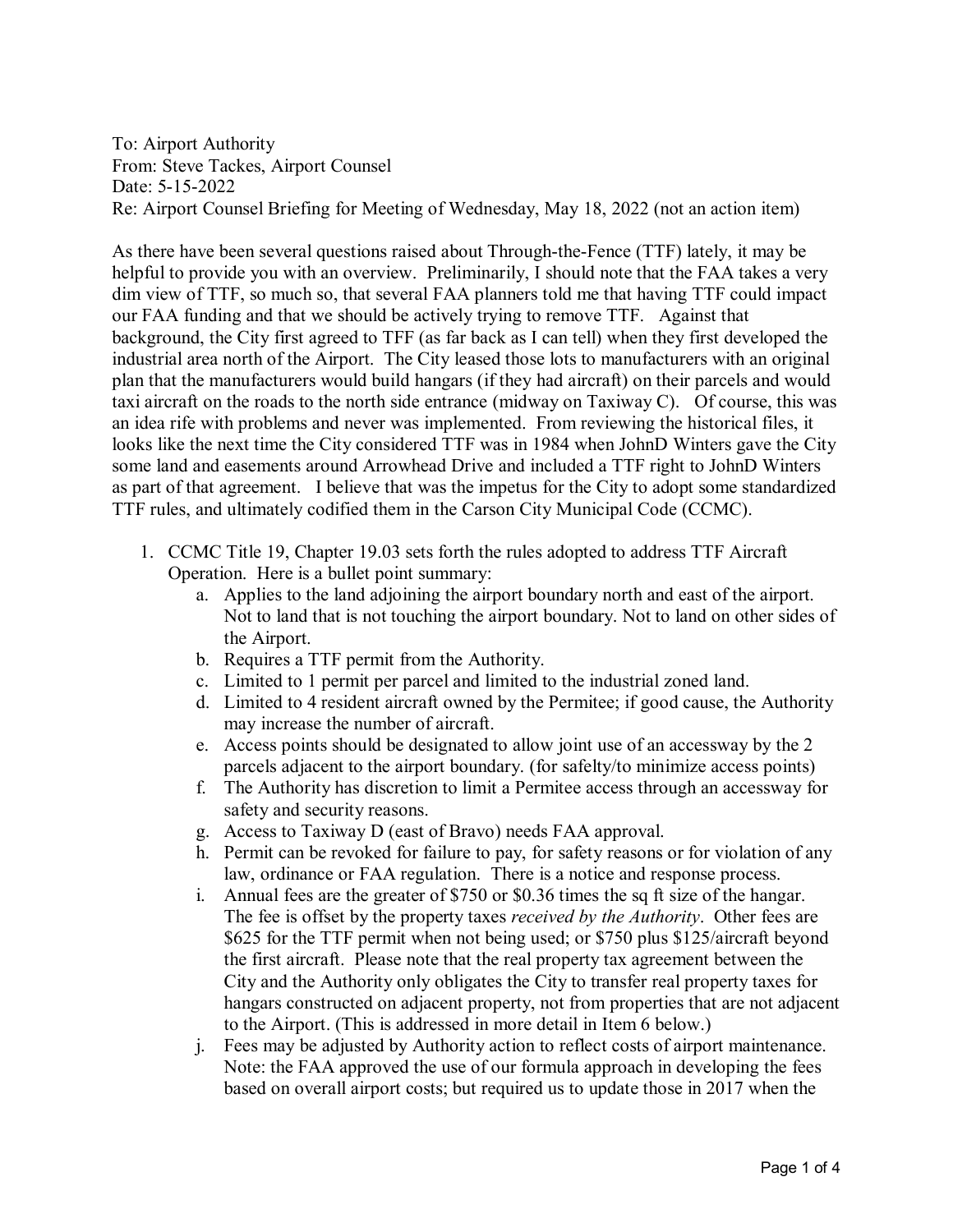FAA did their land use audit. Thus the rates we have now and probably should again update.

- k. Permittee is responsible for the construction and maintenance for the accessway that connects their property to the taxiway. And it needs to be completed within 6 months of Authority approval of the TTF permit.
- l. Security- The Permitee must provide security to prevent vehicular and pedestrian access TTF. Airport manager may determine whether a breach and subsequent revocation of the TTF permit. This is a particular hot button for the FAA since the Airport would not have direct control.
- m. No aeronautical uses TFF, ie. no FBO, no sale of fuel, parts, service or maintenance. If they put in fuel for themselves, the fuel flow fee must be paid to the Airport.
- n. All TTF is subordinate to FAA grant assurances, regulations, and FAA operational rules; and any other condition in agreements between the Authority and FAA (these are primarily our AIP grant agreements).
- o. Anyone with any other right under a written contract with the City must agree to these terms.
- 2. JohnD Winters Agreement. As mentioned earlier, this was an agreement that covered a number of land transactions with the City, and included a TTF right. Per the agreement:
	- a. Only applies to land "owned by the JohnD Winters Family Trust which is *adjacent* to the Carson City Airport.." (emphasis added)
	- b. If land was abandoned and transferred back to JohnD Winters, the new boundary adjacent properties would have TTF.
	- c. Access would be based on the " 'Through the Fence Regulations' adopted by Carson City"; the 1984 version was attached to the Agreement as Exhibit E.
	- d. Exhibit E reads very much like CCMC 19.03.
	- e. Access is limited to industrial zoned land and shall be incidental to manufacturing. 90% of the financial operation and building area must be related to industrial use.
	- f. Limited to 4 aircraft per permittee.
	- g. Permit terminates when over 25% ownership changes.
	- h. Access fees "will be twice the amount of a fixed tied down fee"… for the first aircraft and" an escalating scale of 25% for each additional aircraft."
	- i. Permittee required to construct and maintain the accessway to the taxiway. City must review the engineering plans.
	- j. Construction to be completed in 4 months.
	- k. Permittee to provide security "to prevent public access, both vehicular and pedestrian".
	- l. Access points arranged for joint use by 2 adjoining parcels to avoid excessive number of accessways.
	- m. No aeronautical uses TFF, ie. no FBO, no sale of fuel, parts, service or maintenance.
	- n. All TTF is subordinate to FAA grant assurances, regulations, and FAA operational rules; and any other condition in agreements between the Authority and FAA (these are primarily our AIP grant agreements).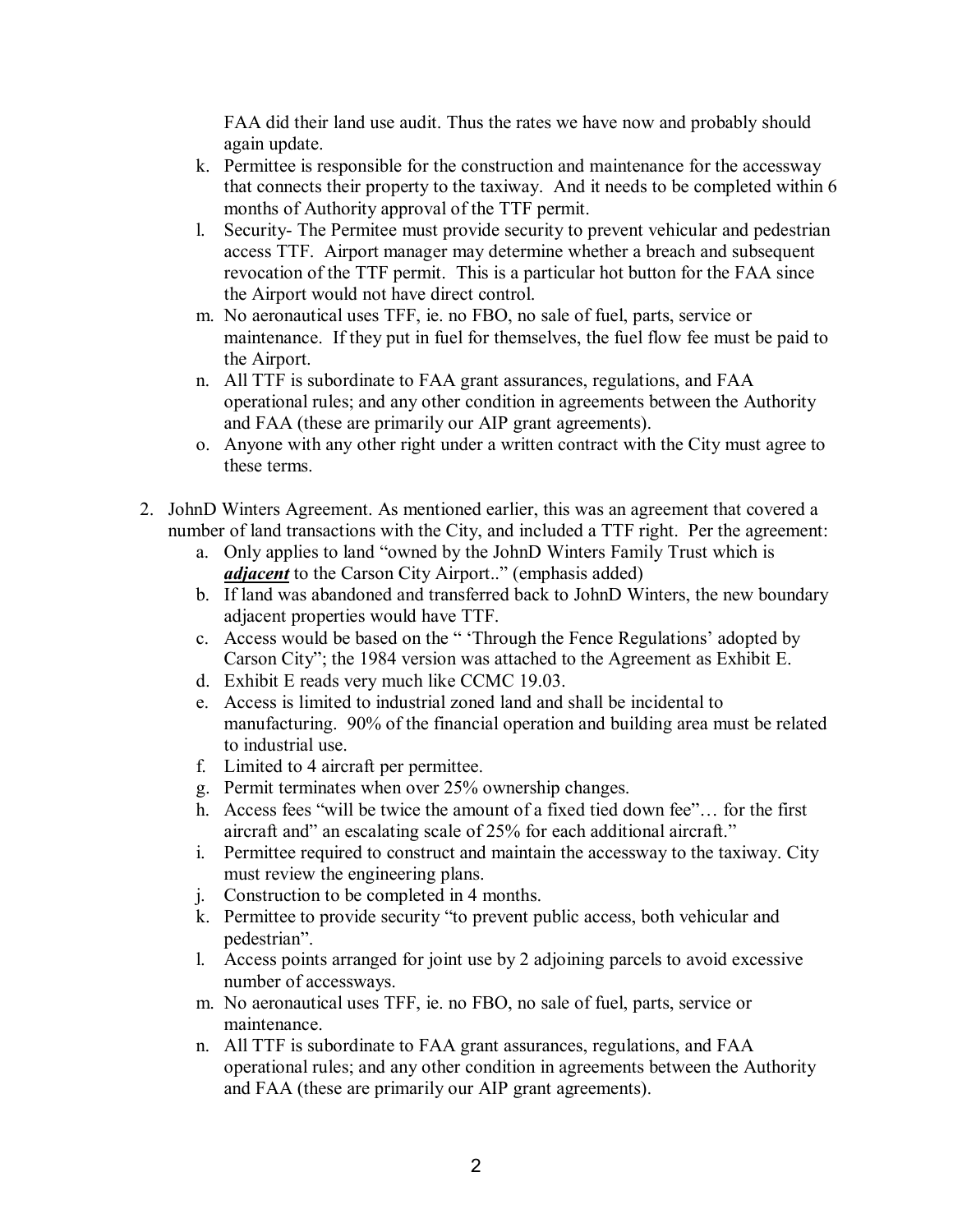- o. The Airport has an avigation easement over the permitee's property.
- p. The Permitee must be insured and protect the City from any loss, damage, etc.
- q. The Permitee does not get an easement or property right.
- r. The Permittee must remove at their expense if directed by the City.

I would note that under NRS 844 and the Cooperative Agreement with the City, the Authority is responsible for operations of the Airport and presumably any obligations under the agreements made prior to 1989 (when the Authority was created). So if it says City, it may well now mean Authority.

- 3. Differences. As you can see above, there are some differences in the terms between CCMC 19.03 and the JohnD Winters Agreement Most appear to be relatively minor, with CCMC 19.03 being, in my opinion, more TFF friendly and available anyway to this area. However, if someone argued that they would only proceed under the JohnD Winters Agreement, then the 90% limitation and other provisions would apply. The bottom line is that all of these properties are in the zone permitted under CCMC 19.03, and I think it likely a Court would say that CCMC 19.03 applies in addition to the terms of the JohnD Winters Agreement.
- 4. Existing TTF. At present we only have 2 TTF permits in place. One for the Clickbond campus and one for the Melsheimer property that houses Mustang Manufacturing. Both have written permits that the FAA has reviewed, and as noted earlier, the FAA directed the Authority to update the fees to match current costs of operation of the Airport.
- 5. Future TTF. To my knowledge, no one has an active request pending. However, CTE has, in discussing the lease of the Bravo parcel, shown us a layout plan for developing the property east of the Airport's boundary. That layout plan shows an adjacent parcel which would request TTF access and use that parcel as a gateway to connect to other parcels that are not adjacent to the Airport boundary. CTE told us that they were still evaluating the project in light of their determination not to further pursue the Bravo lease due to construction costs. So we do not know if the project will go forward. However, the CTE layout appears to be inconsistent with the rules, the Winters Agreement and has not received any FAA review that we know of. This is not to say that there may be solutions, but the layout presents a number of problems. If CTE decides to move forward, those problems would need to be solved before the Authority could approve a TTF permit. I have also been informed that there may be a property owner adjacent to Taxiway D and east of Taxiway B. That area does fit within the area for CCMC 19.03, and may fit within the JohnD Winters Agreement area, but the applicant would need to provide the land and title history to show that.
- 6. Property tax agreement with Carson City. As mentioned previously, the Authority entered into an agreement with Carson City such that the Airport gets the portion of the property tax that the City would get on the hangars and other improvements on the Airport and the aircraft hangars on property adjacent with TTF. There are two pieces to this. First, in 1992, the Authority took over payments on the note payable to John Serpa for the land acquired on the east end of the airport (just east of the rock quarry) as needed clear space to avoid any building development in that area. In return, the City agreed that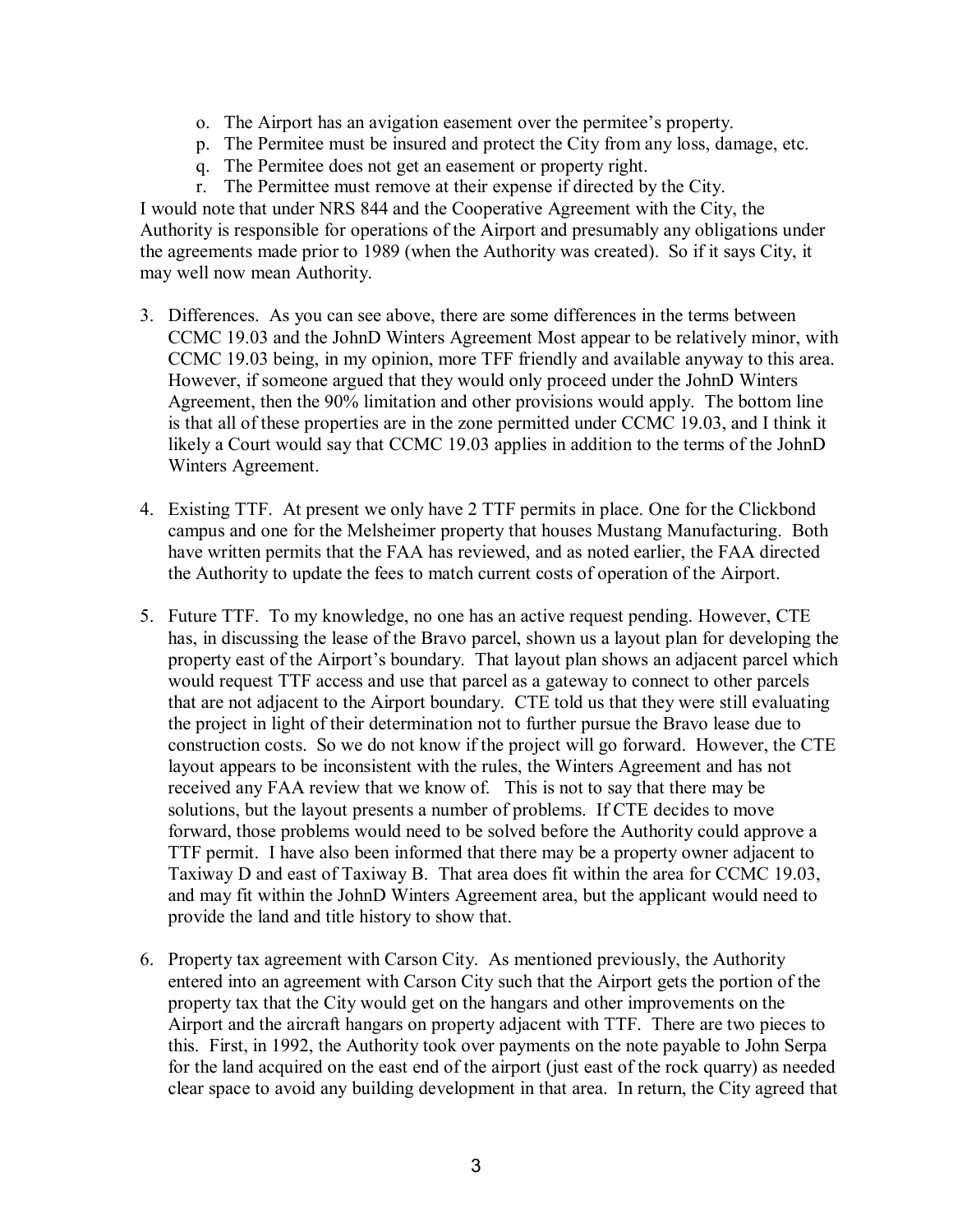all personal property tax on aircraft located at the Airport would go to the Authority. (copy of agreement and minutes approving attached). In 2006 the City reaffirmed that agreement and an earlier agreement including the real property taxes for the hangar improvements on the Airport and from "aviation property located adjacent to the Carson City Airport." (copy of City Recording Secretary vote approval of Agenda item). Both of these agreements were exhibits to the recently extended and approved Cooperative Agreement with the City. (approved last year) Moreover, federal law requires that that all revenues generated by the Airport must be used for the operating costs of the Airport. Airport and Airway Improvement Act of 1982, Airport and Airway Safety and Capacity Expansion Act of 1987, Federal Aviation Administration Authorization Act of 1994 and Federal Aviation Administration Reauthorization Act of 1996. While there could be differing views on whether the federal law applies to TTF, the agreements with the City settled the issue. That said, the agreement applies to "taxes derived from property located at the Carson City Airport and taxes derived from aviation property located *adjacent* to the Carson City Airport". (emphasis added). There is no provision for properties that are not adjacent to the Airport.

The time to drill into this will be if and when we get a request for TTF access and the circumstances surrounding it. It is simply too difficult to identify all of the safety or other factors without a sufficiently detailed proposal.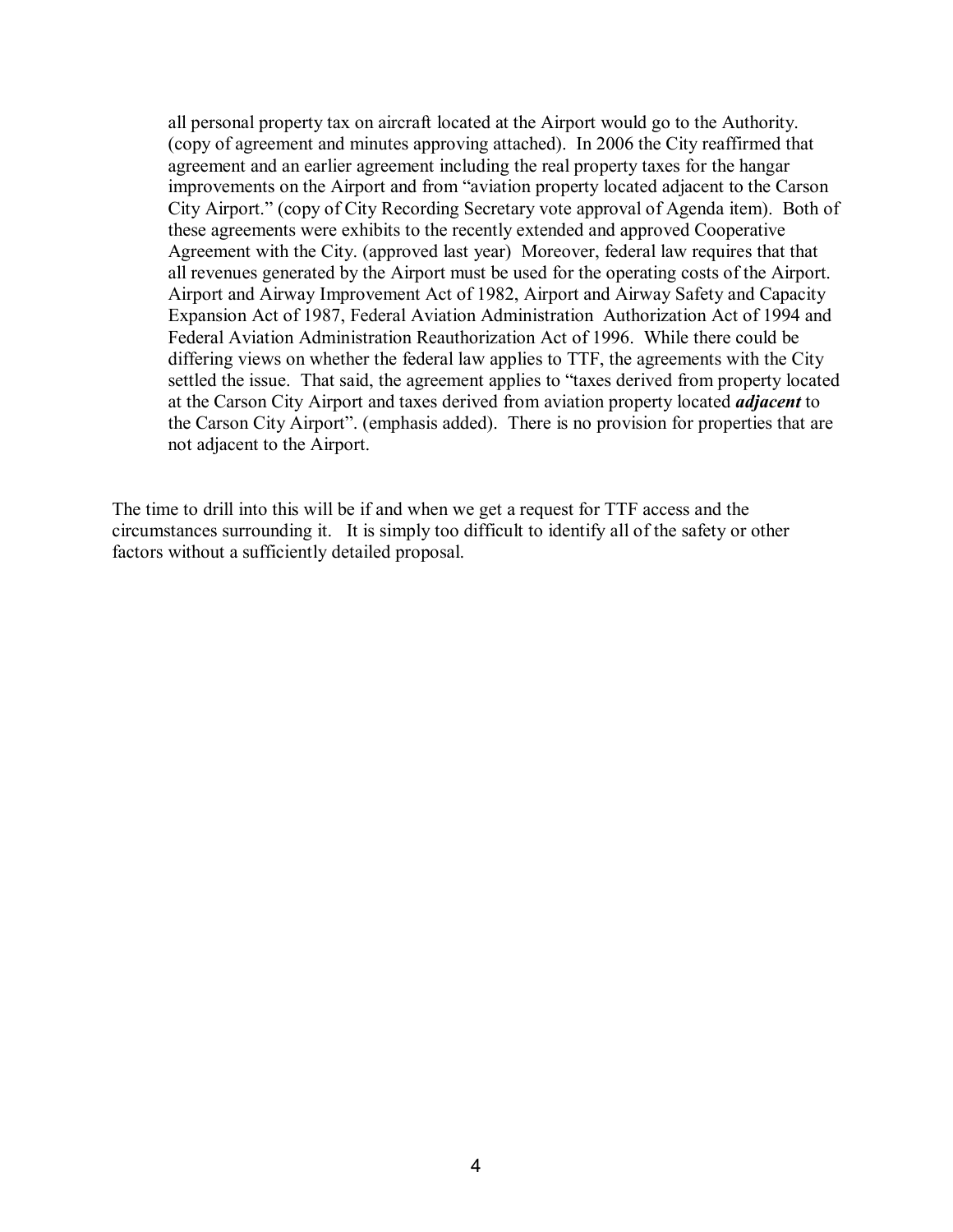## **City of Carson City Agenda Report**

#### Date Submitted: 5/23/2006

### Agenda Date Requested: 6/1/2006 **Time Requested: afternoon**

**To: Board of Supervisors** From: Carson City Airport Authority

Subject Title: Action to confirm and ratify the Supervisor action authorizing transfer to the Airport Authority of real and personal property taxes derived from property located on the Carson City Airport and aviation property located adjacent to the Carson City Airport.

Staff Summary: The City has regularly transferred the City share of real property taxes and personal property taxes derived from property located at the Airport to the Carson City Airport Authority. The transfer of personal property taxes was approved by the Board of Supervisors on September 3, 1992. It is unknown as to when approval was given for transfer of the real property taxes. The Airport Authority requests that the Board of Supervisors confirm and ratify its decision to transfer the City share of real and personal property taxes derived from property located at the Carson City Airport to the Carson City Airport Authority for use in maintaining and improving the airport.

| <b>Type of Action Requested:</b> | (check one)     |
|----------------------------------|-----------------|
| $($ $)$ Resolution               | ( ) Ordinance   |
| (X) Formal Action/Motion         | Other (Specify) |

Does This Action Require A Business Impact Statement:

 $\rightarrow$  Yes ( X ) No

Recommended Board Action: (I move that we) confirm and ratify the City's decision to transfer to the Airport Authority the City share of real and personal property taxes derived from property located at the Carson City Airport and taxes derived from aviation property located adjacent to the Carson City Airport Authority, for use in maintaining and improving the airport.

#### **Explanation for Recommended Board Action:**

The City has historically transferred these taxes. However, recently the City Treasurer asked for the authorization for the transfers, and we were unable to locate Board action as regards the real property taxes, i.e. the taxes on the improved buildings on the Airport. We did locate the Board Action approving the transfer of the personal property taxes. (Attached Minutes of the Meeting of Sept 3, 1992.)

The transfer of the taxes is consistent with the law that created the Airport Authority. In Section 26, the law states that, as of "January 1, 1990:

(a) Any money on hand or to become available to Carson City for the airport must be paid directly to the Authority."

In addition, Sections 11 through 15 provide for a general ad valorem tax, the proceeds of which would go to the Airport Authority. The Authority is not requesting the imposition of a new ad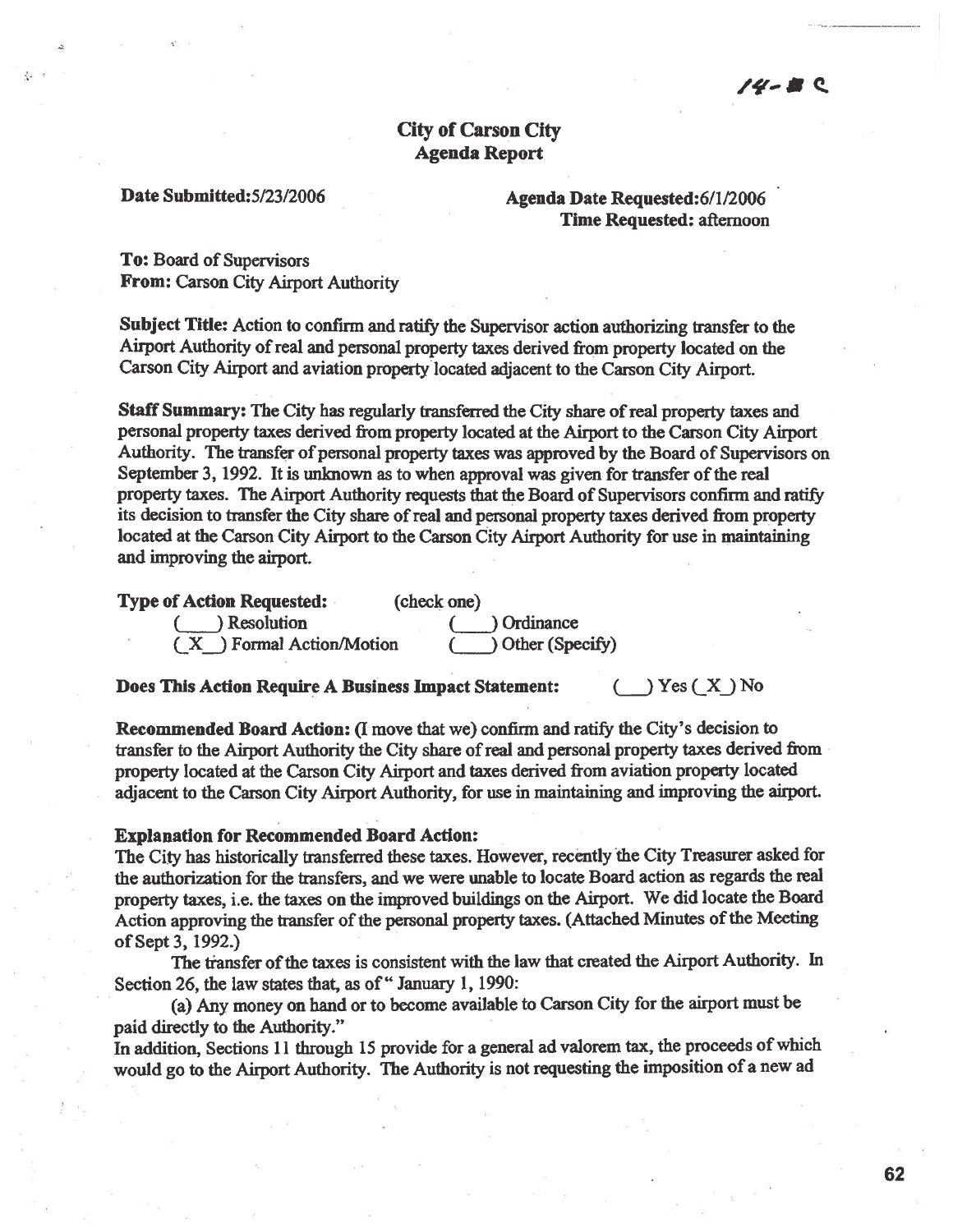valorem tax, but rather just requesting that the City confirm its practice of providing the Authority with the taxes received by the City for property (personal and real) located on the Airport. In 2005, this was approximately, \$72,000.

Moreover, there are four federal laws that address use of airport revenue, the Airport and Airway Improvement Act of 1982, the Airport and Airway Safety and Capacity Expansion Act of 1987", the "Federal Aviation Administration Authorization Act of 1994", and the "Federal Aviation Administration Reauthorization Act of 1996". These laws broadly declare that "all revenues generated by the airport...[must be used] for the capital or operating costs of the airport, the local airport system, or other local facilities which are owned or operated by the owner or operator of the airport and directly related to the actual transportation of passengers or property." As a result, the City's practice is presently in line with the federal law.

Although we could not find where or whether the Board of Supervisors took action to authorize the transfer of real property taxes, we did find minutes and Board Action predicated on real property taxes going to the Authority. For example, when the Board of Supervisors amended CCMC Title 19 on through-the-fence fees, the Board approved a reduction in the fee for real property taxes received by the Airport Authority. This only makes sense if the Authority was receiving the real property taxes on the hangars located off-airport but adjacent thereto.

Accordingly, we present this item to confirm and ratify the transfers of taxes that are taking place.

Applicable Statue, Code, Policy, Rule or Regulation: Statutes of Nevada, Chapter 844. **Fiscal Impact:** No change to City.

**Explanation of Impact:** No change.

**Funding Source: Personal and Real property taxes.** 

**Alternatives: Not Applicable** 

Supporting Material: Copy of Minutes, Sept 3, 1992.

Prepared By: Steven E. Tackes, Esq., Airport Counsel

**Reviewed By:** (Depard (City Manager) (District Attorney) **Finano** 

Date:  $\frac{5.33.006}{5.23.06}$ Date:  $5 - 23 - 06$ Date:

**Board Action Taken:** 

**Motion:** 

Ave/Nav

(Vote Recorded By)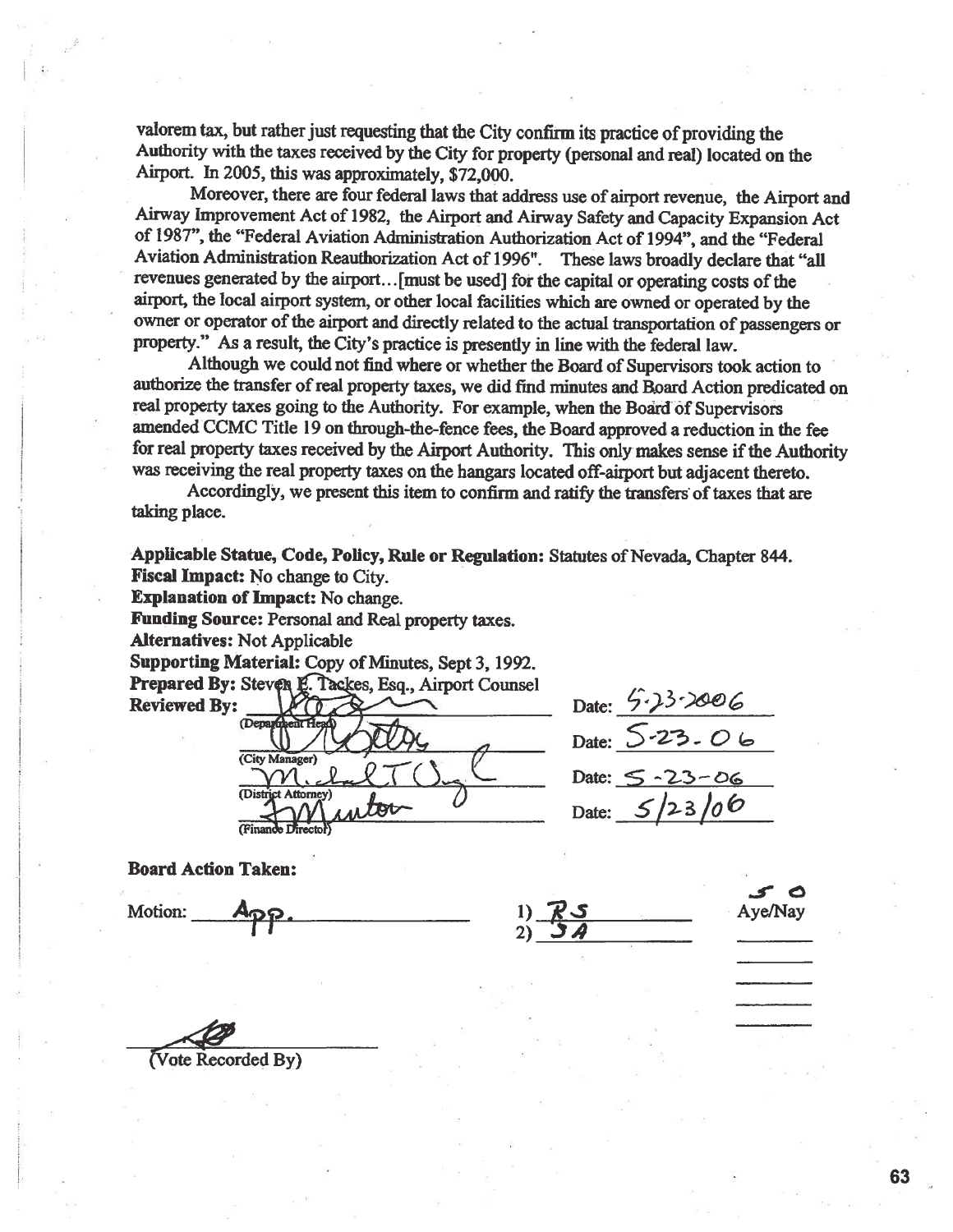| MHY.Z3.Z006                                            | н зант<br>REU SEU       |
|--------------------------------------------------------|-------------------------|
| Post-it® Fax Note<br>7671                              | l ⊃ate<br>$\alpha$      |
| مر ہتا<br>Tackers<br>$\overline{\mathcal{M}}$ is a set | <b>From</b><br>there is |
| Co Dept                                                | lСо.                    |
| Phone #<br>¢О<br>0257                                  | Phone # 887-2086 × 1601 |
| $F$ ax #                                               | Fax#                    |

| ı  | MEMORANDUM AGREEMENT                                                       |
|----|----------------------------------------------------------------------------|
| 2  | . This agreement made this $\mathbb{R}Q$ day of $\sqrt{\omega}$ , 1992, by |
| з  | and between CARSON CITY ("CITY") and CARSON CITY AIRPORT                   |
| 4  | AUTHORITY ("AUTHORITY").                                                   |
| 5  | WHEREAS, CITY currently receives personal property tax                     |
| 6  | revenue upon aircraft and other personal property located at the           |
| 7. | Carson City Airport; and                                                   |
| 8. | WHEREAS, AUTHORITY is in need of funding and desires to                    |
| 9. | receive the personal property tax revenue upon such property;              |
| ιo | and                                                                        |
| 11 | WHEREAS, CITY is obligated under a promissory note dated                   |
| 12 | January 17, 1992 to John Serpa of payments regarding an                    |
| 13 | acquisition of Airport property; the decision to acquire such              |
| 14 | property was based upon an understanding that the personal                 |
| 15 | property tax revenue would provide a source for payment; and               |
| 16 | WHEREAS, AUTHORITY desires to receive the personal                         |
| 17 | property taxes as a funding mechanism and take over the payments           |
| 18 | upon the promissory note.                                                  |
| 19 | NOW, THEREFORE, the parties agree as follows:                              |
| 20 | 1. As of July 1, 1992, CITY shall hereafter transfer to                    |
| 21 | AUTHORITY the personal property tax revenue upon aircraft and              |
| 22 | other personal property, as determined by the Carson City                  |
| 23 | Assessor, located at the Carson City Airport, with the first               |
| 24 | Each<br>such tax revenue transfer to occur by October 1, 1992.             |
| 25 | subsequent tax revenue transfer, as determined by the Carson               |
| 26 | City Assessor, shall occur within the first quarter of each                |
| 27 | fiscal year thereafter.                                                    |
| 28 | 11111                                                                      |
|    | $-1-$<br>000133998                                                         |

وتصفير لمرد وترشده وبالمراكب

<u>NO. 741</u>

 $P.1$ 

A

**LET AAST AAST** 

**A TANK A TANGAN SA MAYA NA MARATAN NA MARATAN SA TANA SA TANA SA TANA SA TANA SA TANA SA TANA SA TANA SA TANA** 

的复数 医皮肤皮肤病的 经合同的 医心包的 医无线性 医无线性神经 医无线性 人名英格兰人姓氏克里尔的变体地名含义是英国克里尔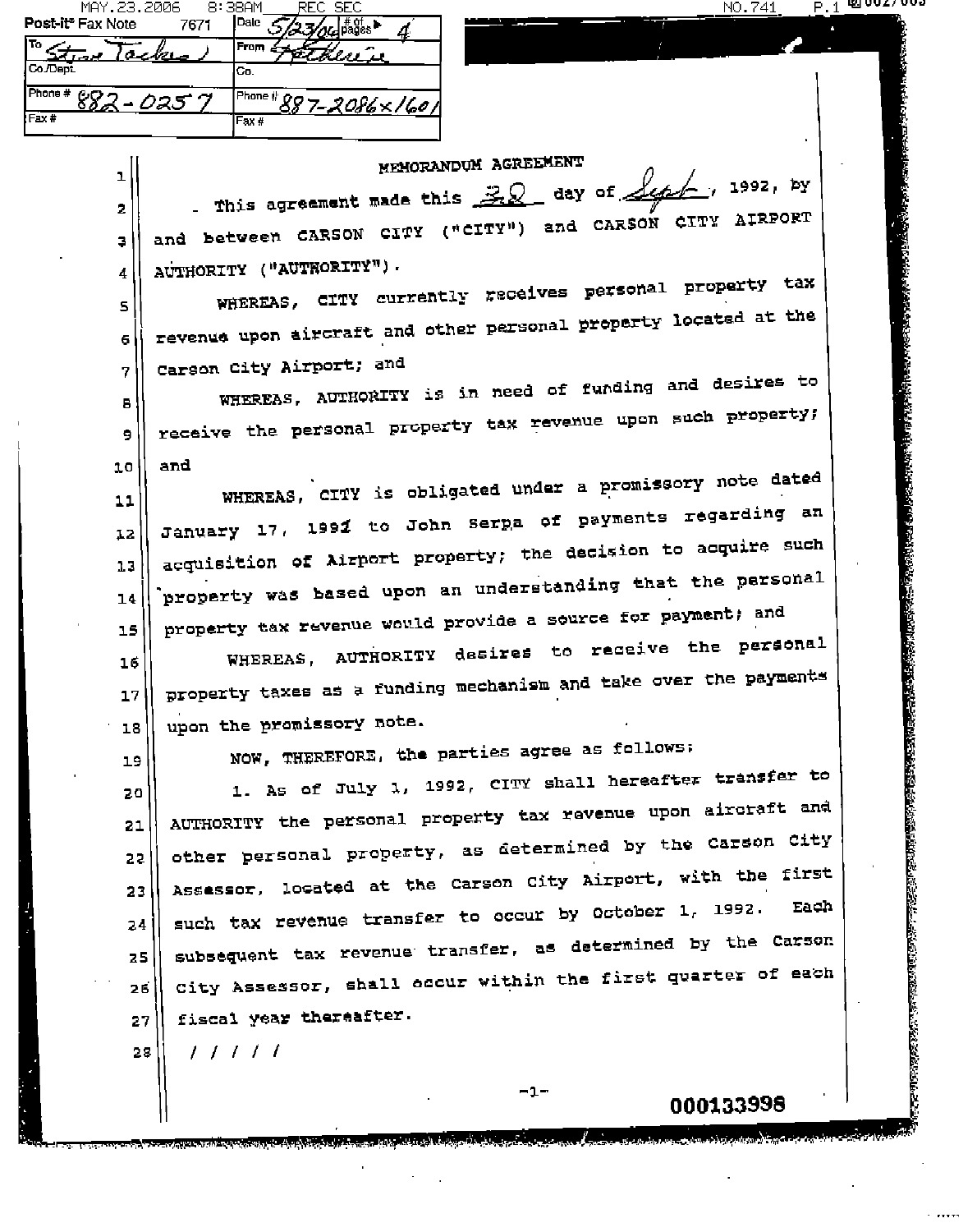05/23MAY.23.20068: 8:39AM REC SEC

ì.

NO.741  $P.2$  M2009/003

このことを、最後のことは、このことをいくことになった。 こうしょう こうしょう こうしょう こうしょう

| 1  | 2. As of July 1, 1992, AUTHORITY shall hereafter make all        |  |
|----|------------------------------------------------------------------|--|
| 2  | payments upon the promissory note to John Serpa dated            |  |
| з  | January 17, 1991, with the first such payment to occur on or     |  |
| 4  | before June 30, 1993. Such payments by AUTHORITY shall occur as  |  |
| s  | they become due under the note and shall continue until the note |  |
| 6  | is paid in full.                                                 |  |
| 7  | IN WITNESS WHEREOF, the parties hereto have executed this        |  |
| 8  | Agreement on the date first written above.                       |  |
| 9  |                                                                  |  |
| 10 | CARSON CITY                                                      |  |
| 11 |                                                                  |  |
| 12 |                                                                  |  |
| 13 | ATTEST:                                                          |  |
| 14 |                                                                  |  |
| 15 |                                                                  |  |
| 16 |                                                                  |  |
| 17 | CARSON CITY AIRPORT AUTHORITY                                    |  |
| 18 |                                                                  |  |
| 19 | Chairman<br><b>SULLIVAN,</b>                                     |  |
| 20 | WALTER                                                           |  |
| 21 | APPROVED AS TO LEGALITY AND FORM:                                |  |
| 22 |                                                                  |  |
| 23 |                                                                  |  |
| 24 | Deputy District Attorney                                         |  |
| 25 |                                                                  |  |
| 26 |                                                                  |  |
| 27 |                                                                  |  |
| 28 | 27G: 792MEMO. AGT                                                |  |
|    | 000133998<br>-2-                                                 |  |

<u>eres es propositivo de la contrata de la contrata de la contrata de la contrata de la contrata de la contrata de la contrata de la contrata de la contrata de la contrata de la contrata de la contrata de la contrata de la </u>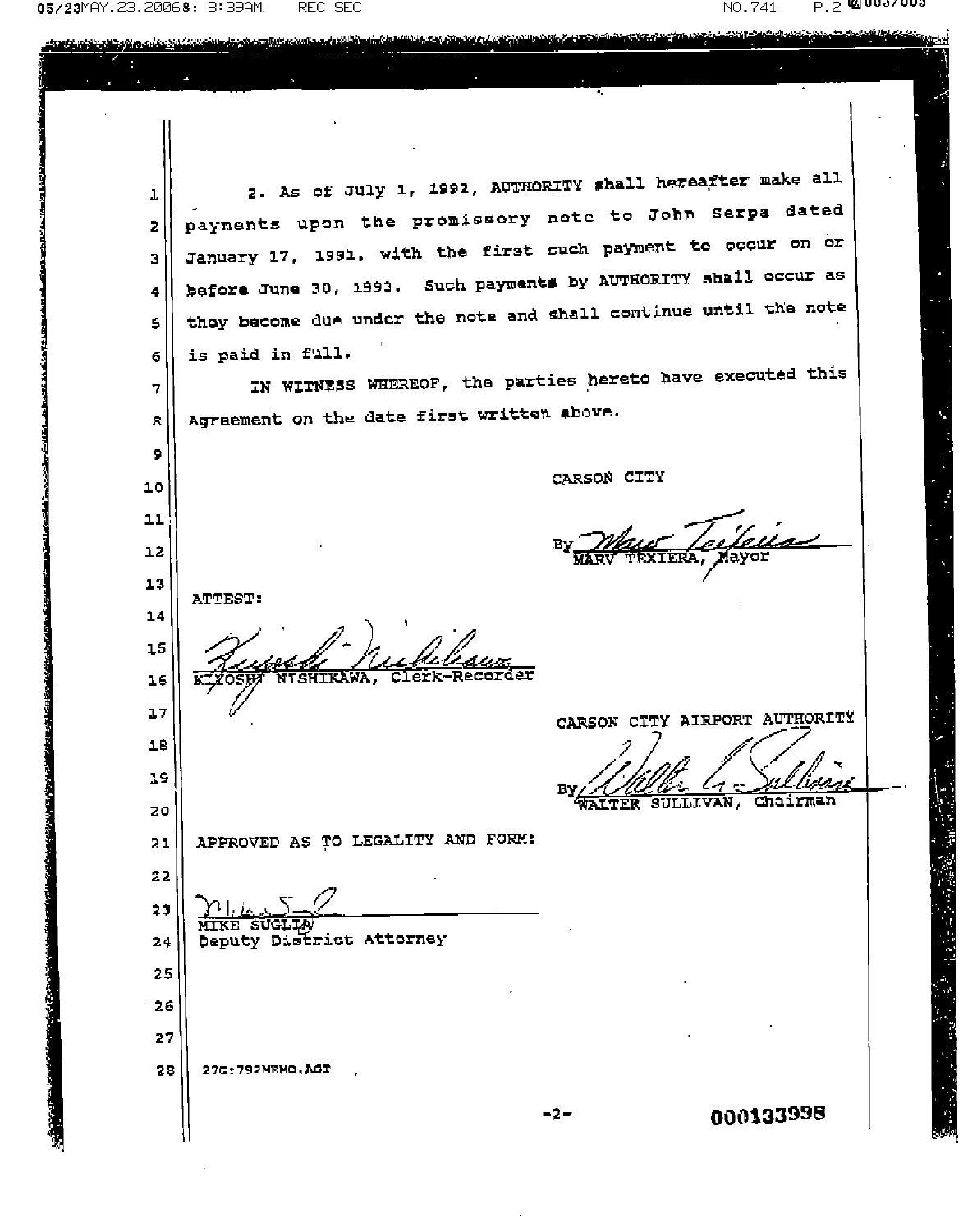#### CARSON CITY PAYMENT SCHEDULE AIRPORT LAND PURCHASE JOHN SERPA NOTE

**REC SEC** 

#### 86,500 PRINCIPAL  $\sim$

| $77,950$ *<br>15,319<br>6,669<br>8,650<br><b>June 30, 1992</b>                                                                                                                                                                                                                                                                                                                                                                                                                                                                                             |  |
|------------------------------------------------------------------------------------------------------------------------------------------------------------------------------------------------------------------------------------------------------------------------------------------------------------------------------------------------------------------------------------------------------------------------------------------------------------------------------------------------------------------------------------------------------------|--|
| 69,200<br>13,321<br>4,671<br>8,650<br>June 30, 1993<br>60,550<br>12,802<br>4,152<br>6,650<br><b>June 30, 1994</b><br>51,900<br>12,263<br>3,633<br>8.650<br>Ju <b>ne 30, 1</b> 995<br>43,250<br>11,764<br>3,114<br>6,650<br><b>June 30, 1996</b><br>34,600<br>11,245<br>.2,595<br>8,650<br><b>June 30, 1997</b><br>25,950<br>10,726<br>2,076<br>8.650<br><b>June 30, 1998</b><br>17,300<br>10,207<br>1,557<br>8,650<br><b>June 30, 1999</b><br>8,650<br>9,688<br>1,038<br>8.650<br><b>June 30, 2000</b><br>9,169<br>519<br>8.650<br>2001<br><b>June 30,</b> |  |

\*Paid by City.

 $05/23$ MAY.23.2006 $8:8:39$ AM,

<u>inga sa magangal ataun</u>

 $\ddot{\cdot}$ 

June 30, 1992 Interest Payment Calculation: Date of FAA money transfer to Serpa through Escrow: March 18, 1991 FY 90-91 104 Days Interest Accrual from March 18-June 30 Interest Accrual-FY 90-91 1,479  $104/365$  \* 6% \* 86,500 = Interest Accrual-FY 91-92  $86,500 * 6 % =$ 5,190 -------Interest Due June 30, 1992 6,669 =========

网络树脂类树脂

 $\mathcal{M}(\mathbf{r})$  , and  $\mathcal{M}(\mathbf{r})$ **CONTRACTOR** 

### 000133998

 $NO.741$ 

 $P.3$  @  $0.047004$ **. Secondary**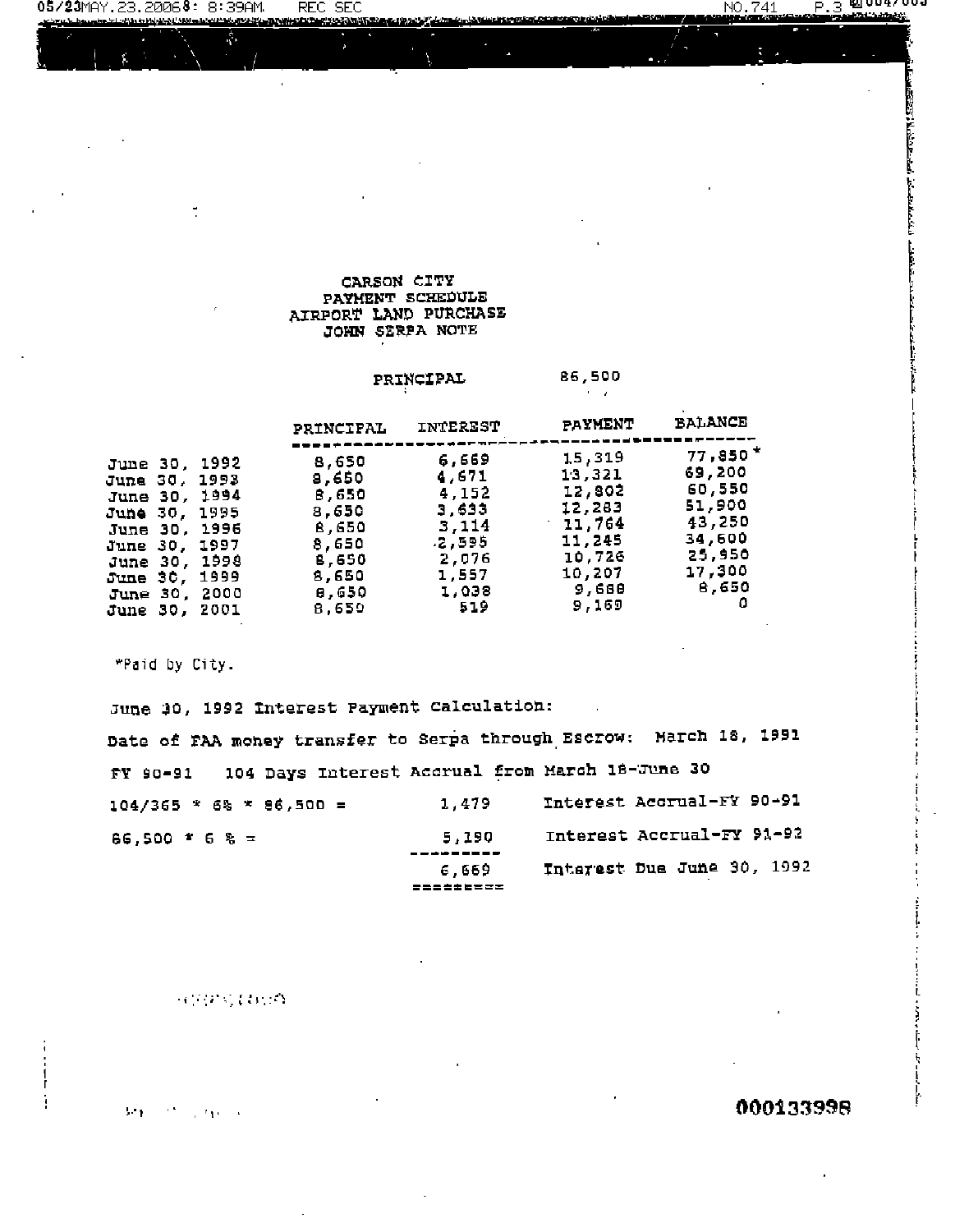#### $\mathbf{P}$ 3 L  $\sim$   $\sim$   $\sim$

F.

REC SEC

 $05/23$ MAY.23.2006 $8:8:39$ AM;

**LATING AFT** 

نوَّءُ ڏڻ<br>((\_ = + = +

**000133998** 

**CODARROR** 

NO.741

的 医子宫无法 化乙烯乙烯乙烯乙烯乙烯乙烯乙烯

Ċ.

P.4 L2 005/005<br><del>Termine</del>rante≾r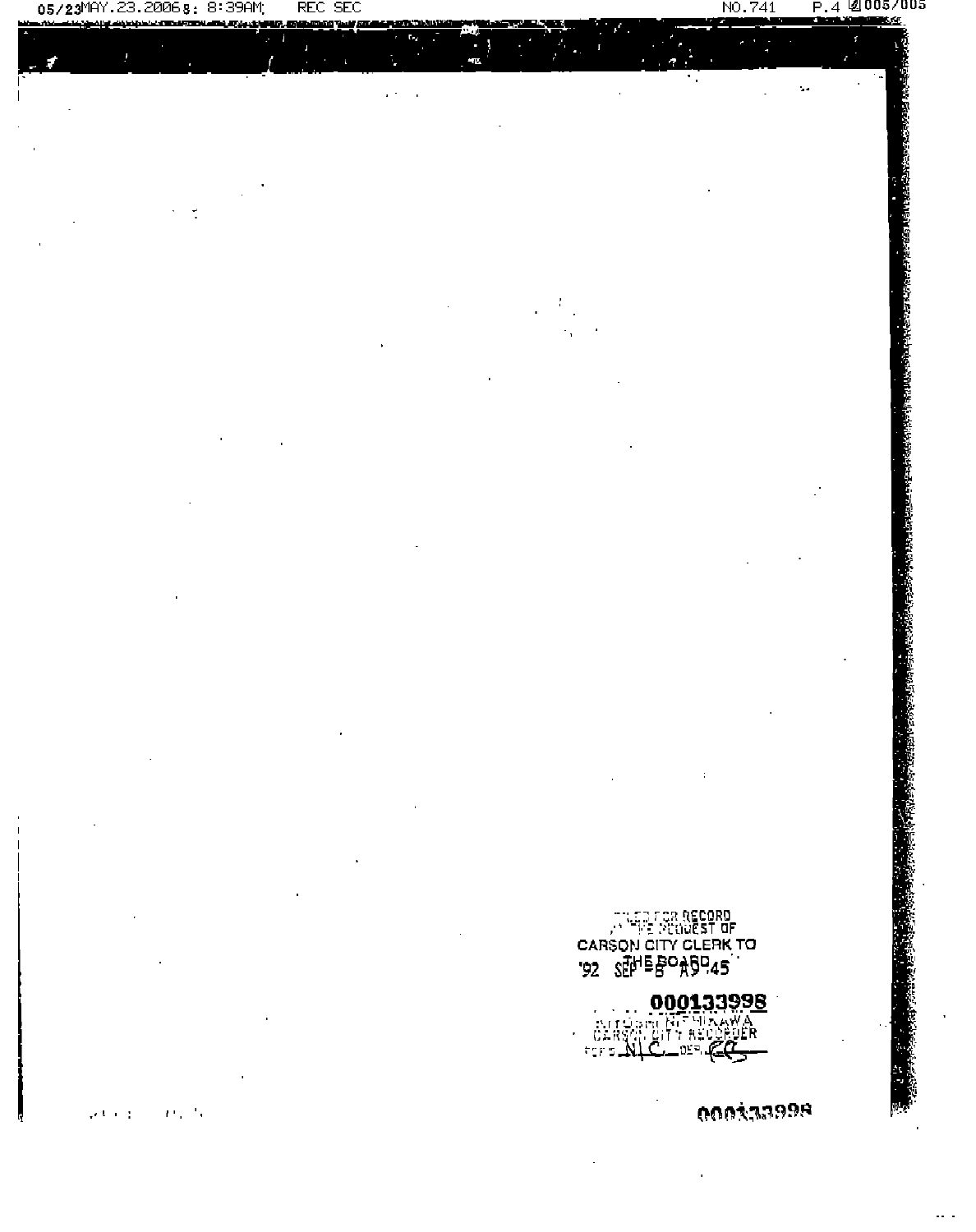A regular session of the Carson City Board of Supervisors was held on Thursday, April 16, 1992, at the Community Center Sierra Room, 851 East William Street, Carson City, Nevada, beginning at 9 a.m.

|               | <b>PRESENT:</b> Mary Teixeira         | Mayor                                 |
|---------------|---------------------------------------|---------------------------------------|
|               | Tom Fettic                            | Supervisor, Ward 2                    |
|               | Greg Smith                            | Supervisor, Ward 1                    |
|               | Tom Tatro                             | Supervisor, Ward 3                    |
|               | Kay Bennett                           | Supervisor, Ward 4                    |
| <b>STAFF:</b> | John Berkich                          | City Manager                          |
|               | Kiyoshi Nishikawa                     | Clerk-Recorder                        |
|               | Paul McGrath                          | Sheriff                               |
|               | Ted P. Thornton                       | Treasurer                             |
|               | Basil "Butch" Moreto Purchasing Agent |                                       |
|               | Paul Lipparelli                       | <b>Deputy District Attorney</b>       |
|               | Jeanette Sullivan                     | Administrative Assistant to City Mgr. |
|               | Katherine McLaughlin                  | <b>Recording Secretary</b>            |
|               | $(B.O.S. 4/16/92$ Tape 1-0005)        |                                       |

**NOTE:** Unless otherwise indicated, each item was introduced by staff's reading/outlining/clarifying the Board Action Request and/or supporting documentation. Staff members present for each Department are listed under that Department's heading. A tape recording of these proceedings is on file in the Clerk-Recorder's Office. This tape is available for review and inspection during the normal business hours.

Mayor Teixeira called the meeting to order at 9:05 a.m. First Baptist Church Rev. Ken DeLyser gave the Invocation. Sheriff McGrath led the Pledge of Allegiance. Roll call was taken. A quorum was present although Supervisors Smith and Bennett had not arrived.

**APPROVAL OF MINUTES - February 20 and March 5, 1992** (1-0045) - Supervisor Tatro noted that he had not attended the March 5th meeting and moved to approve the February 20, 1992 Minutes. Supervisor Fettic seconded the motion. Motion carried 3-0.

The March 5th Minutes were continued as Supervisor Fettic was also absent.

**AGENDA MODIFICATIONS** - Item 10 from the Parks and Recreation Director was scheduled for 3:30 to 4 p.m. Item 8, Public Works Director request on Regional Transportation Commission's resolution for approval of condemnation action for the extension of Graves Lane was pulled as RTC had not considered the issue. Discussion ensued between Supervisor Fettic and Mr. Lipparelli on whether the other RTC issues could be heard. (Supervisor Bennett arrived 9:10 a.m. A quorum was present as noted previously.) Item 16, Community Development Director - Planning Commission referrals -- appeal and review matters - Action on S-91/92-3, a Tentative Subdivision Map from Richard Scott was pulled at his request. Pursuant to the policy he would be billed for the rescheduling costs. Supervisor Bennett pulled her Item 13, a Development Agreement between Carson City, Michael Hohl Motors and Ford and Chrysler Dealership for improvements on Koontz and Curry Streets.

**CITIZEN COMMENTS ON NON-AGENDIZED ITEMS** (1-0145) - May Ruth French reiterated her position that the City should provide PATCOM additional TCI franchise funds and should be assigned all of the public access duties. Her comments included funding amounts which Mayor Teixeira clarified. (Supervisor Smith arrived at 9:12 a.m. A quorum was present as noted earlier.)

(1-0205) Oscar Hall, as an evening PAT35 viewer, requested the Board consider speaking into the microphones and supported Ms. French's comments. He then outlined his request that something be done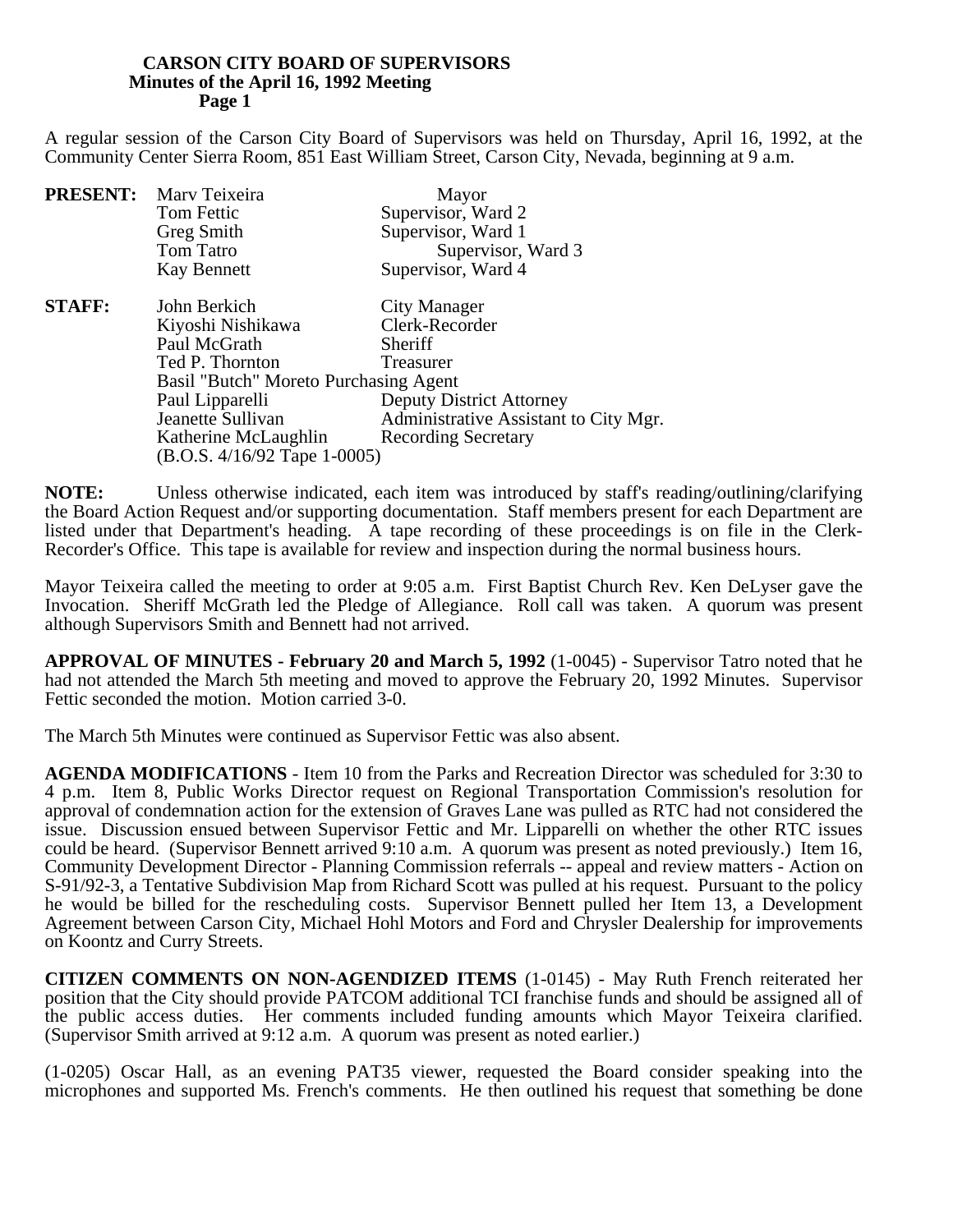about the Silver Sage and Clearview intersection. He suggested a four-way stop be installed or, at the least, flashing lights and stripping. He also suggested Koontz be stripped. The City had stripped Edmonds as he had suggested which had greatly improved the traffic flow. He then outlined several nuisance problems in his neighborhood, specifically at Conte and Edmonds. He replied negatively to Supervisor Smith's question concerning whether Public Works had contacted him. Mayor Teixeira directed Ms. Sullivan to keep Mr. Hall posted on what the staff was doing on these issues.

**1. SPECIAL PRESENTATIONS - PRESENTATION REGARDING THE 1992 CARSON PRIDE** AND REVITALIZATION PROGRAM (1-0325) - Supervisor Bennett introduced Rita Carmen. Ms. Carmen outlined the "CPR" (Carson Pride and Revitalization Program) activities planned for the week of April 26. Supervisor Bennett then explained the successful programs undertaken by CPR during the last year. She thanked Ms. Carmen and all of the volunteers for their commitment and involvement in the current program. Mayor Teixeira also commended her on their activities.

**LIQUOR AND ENTERTAINMENT BOARD MATTERS** - Mayor Teixeira then recessed the Board of Supervisors session and immediately reconvened the meeting as the Liquor and Entertainment Board. The entire Board was present, including Member McGrath, constituting a quorum.

# **2. TREASURER - Ted P. Thornton**

**A. ACTION ON AN ENTERTAINMENT PERMIT FOR THE KIT CARSON RENDEZVOUS EVENTS TO BE HELD AT MILLS PARK 6/12/92 THROUGH 6/14/92 ALONG WITH A REQUEST** FOR A WAIVER OF THE APPLICATION AND PERMIT FEES (1-0505) - The Insurance Rider is to be updated before the permit is issued. Member Bennett moved that the Liquor and Entertainment Board approve an Entertainment Permit for the Kit Carson Rendezvous Event to be held at the Mills Park 6/12/92 through 6/14/92 long with a waiver of application and permit fees, fiscal impact is the application fee of \$100.00 and the permit fee of \$500.00 if not waived. Member McGrath seconded the motion. Motion carried 6-0.

**B. ACTION ON SHORT-TERM BUSINESS PERMIT FOR THE KIT CARSON RENDEZVOUS EVENTS CONCESSION STANDS AT MILLS PARK 6/12/92 THROUGH 6/14/92 ALONG WITH A WAIVER OF THE \$50.00 PER DAY PROMOTION FEES** (1-0550) - Member Bennett moved that the Liquor and Entertainment Board approve a short-term business permit for the Kit Carson Rendezvous Events concession stand at Mills Park 6/12/92 through 6/14/92 along with a waiver of the \$50.00 per day promotion fee. Member McGrath seconded the motion. Motion carried 6-0.

There being no other business for the Liquor and Entertainment Board, Chairperson Teixeira adjourned the Liquor and Entertainment Board and immediately reconvened the Board of Supervisors session. The entire Board was present constituting a quorum.

# **BOARD OF SUPERVISORS ORDINANCES, RESOLUTIONS AND OTHER ITEMS**

# **3. TREASURER** (1-0575) - **Ted P. Thornton**

**A. ACTION ON CARSON CITY TREASURER'S FINANCIAL REPORT FOR THE MONTH OF FEBRUARY 1992** - Supervisor Tatro moved that the Board accept the Treasurer's report as submitted for the month of February 1992. Supervisor Bennett seconded the motion. Motion carried 5-0.

## **B. ACTION ON REFUNDS AND REMOVAL FROM 1991-92 TAX ROLL OF REAL PROPERTY TAXES AS FOLLOWS:**

**i. APN 4-202-06, STATE OF NEVADA, DIVISION OF LANDS ACQUISITION**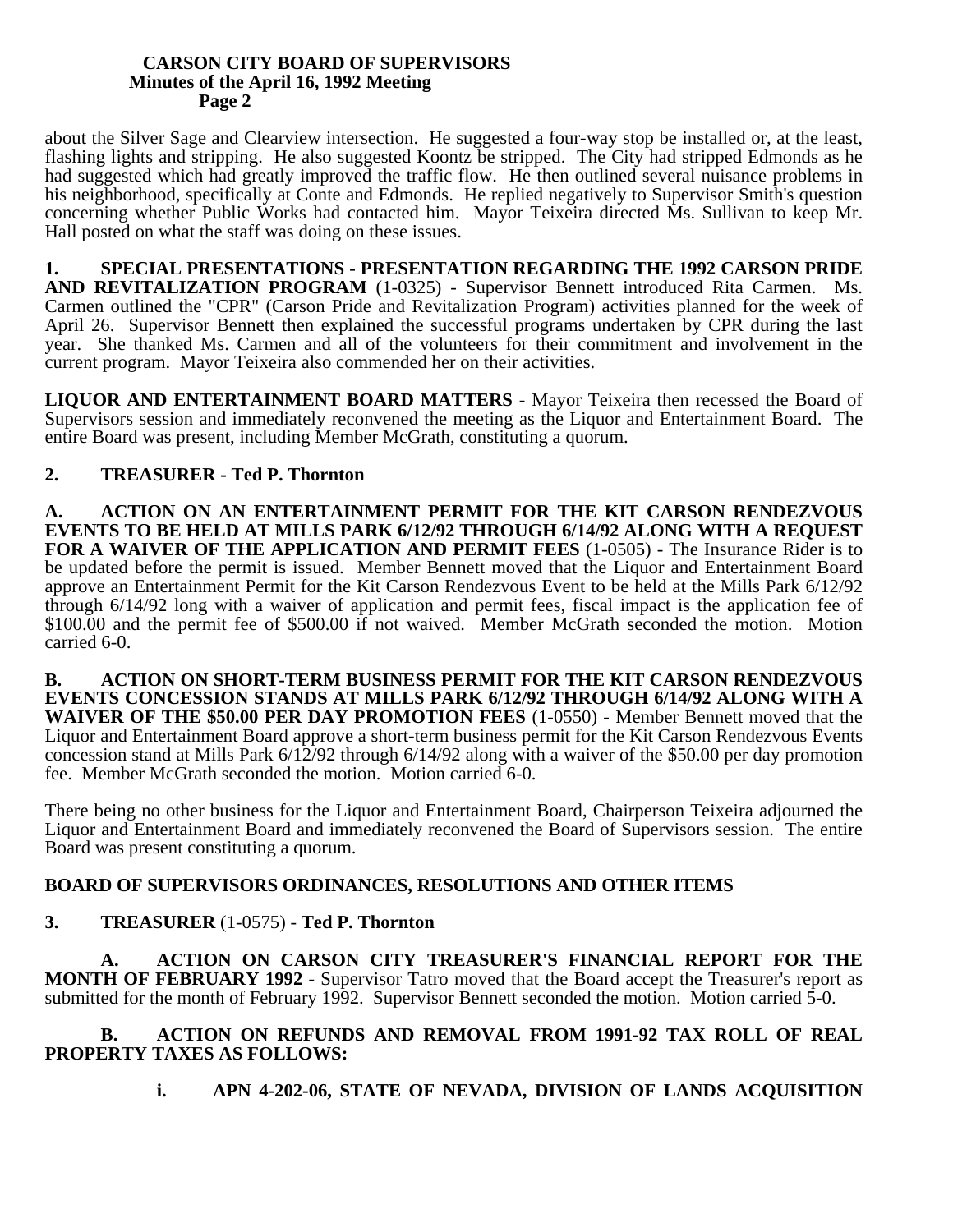(1-0602) - Supervisor Fettic moved that the Board remove partial 1991-92 real property taxes on APN 2- 102-06 due to a clerical error in the Carson City Assessor's Office and decrease the taxes in the amount of \$270.53. Supervisor Bennett seconded the motion. Motion carried 5-0.

**iii.** APN 2-106-06 LOCATED AT 1208 EAST WILLIAM STREET (1-0633) Supervisor Tatro moved that the Board approve refund and removal of partial real property taxes on APN 4- 202-06 due to the State of Nevada, Division of Land acquiring the property, this will decrease the tax revenue in the amount of \$62.77. Supervisor Bennett seconded the motion. Motion carried 5-0.

**iv. APN 9-305-06, STATE OF NEVADA ACQUISITION OF LAND** (1-0675) - Supervisor Tatro moved that the Board approve refund and removal of taxes from the 1991-92 tax roll on Assessor's Parcel Number 9-305-06 due to the State of Nevada acquiring a portion of their property for the 395 bypass project with a loss of tax revenue in the amount of \$1,804.71. Supervisor Fettic seconded the motion. Following Mr. Thornton's request for an amendment, Supervisor Tatro amended his motion to include and authorize a refund of \$199.86. Supervisor Fettic continued his second. Motion carried 5-0.

**OTHER MATTERS** (1-0740) - Ms. Sullivan explained that City Manager Berkich was in District Court on an administrative matter and hoped to be able to attend the Board meeting around 10:30 a.m. Deputy City Manager Sorenson is at a Community Development Block Grant hearing and attempting to gain funding for the two programs the Board selected during the budget process.

## **4. PURCHASING AGENT - Basil "Butch" Moreto**

**A. ACTION ON THE AWARD OF CONTRACT NO. 9192-171 - TIMBERLINE BOOSTER PUMP STATION UPGRADE** (1-0765) - Following Mr. Moreto's introduction, Utility Manager Timian-Palmer explained the funding allocation, the project, the in-house estimate, and the special work required on the project. Supervisor Smith moved that the Board accept the Purchasing Agent's recommendation and award this contract to Bidder No. 4, RDC, Inc., doing business as Resource Development Company, 2305 Glendale Avenue, Suite 10, Sparks, Nevada 89431 as the lowest responsive and responsible bidder pursuant to the requirements of NRS Chapters 332, 338, 339, and 624 for a contract amount of \$342,510 and accept a contingency amount of \$18,490, funding source to be Account 520-3505, and authorize the above-referenced account be decreased by \$361,000. Supervisor Bennett seconded the motion and thanked the staff for bringing the matter to the Board for such a complete discussion. The motion was voted and carried 5-0.

**C. ACTION ON THE AWARD OF CONTRACT NO. 9192-225 - KINGS CANYON MAINLINE REPLACEMENT** (1-0976) - Ms. Timian-Palmer outlined the status of this project and the landscaping at the treatment plant. Supervisor Fettic moved that the Board accept the Purchasing Assistant's recommendation and award Contract 9192-225 to Perata Excavation, Tahoe City, California, as the lowest responsive and responsible bidder pursuant to the requirements of NRS Chapter 332, 338, 339, and 624 for a contract amount of \$169,730 plus a contingency amount of \$16,973, funding source is 520-3505. Supervisor Bennett seconded the motion. Motion carried 5-0.

**B. ACTION ON THE AWARD OF CONTRACT 9192-241 - MAINTENANCE OF PITS AND SUPPORT SERVICES** (1-1089) - Comments explained that the work is done on an as needed basis at the contract amount and the difference in bids. Public Works Director O'Brien elaborated on the purpose of the contract. Supervisor Bennett moved that the Board accept the Purchasing Assistant's recommendation and award Contract 9192-241 to Bidder No. 1, Construction Supply, Inc., 6 Sierra Circle, Carson City, as the lowest responsive and responsible bidder pursuant to the requirements NRS Chapter 332. Supervisor Tatro seconded the motion. Motion carried 5-0.

**D. ACTION ON THE AWARD OF CONTRACT NO. 9192-242 - SEISMIC**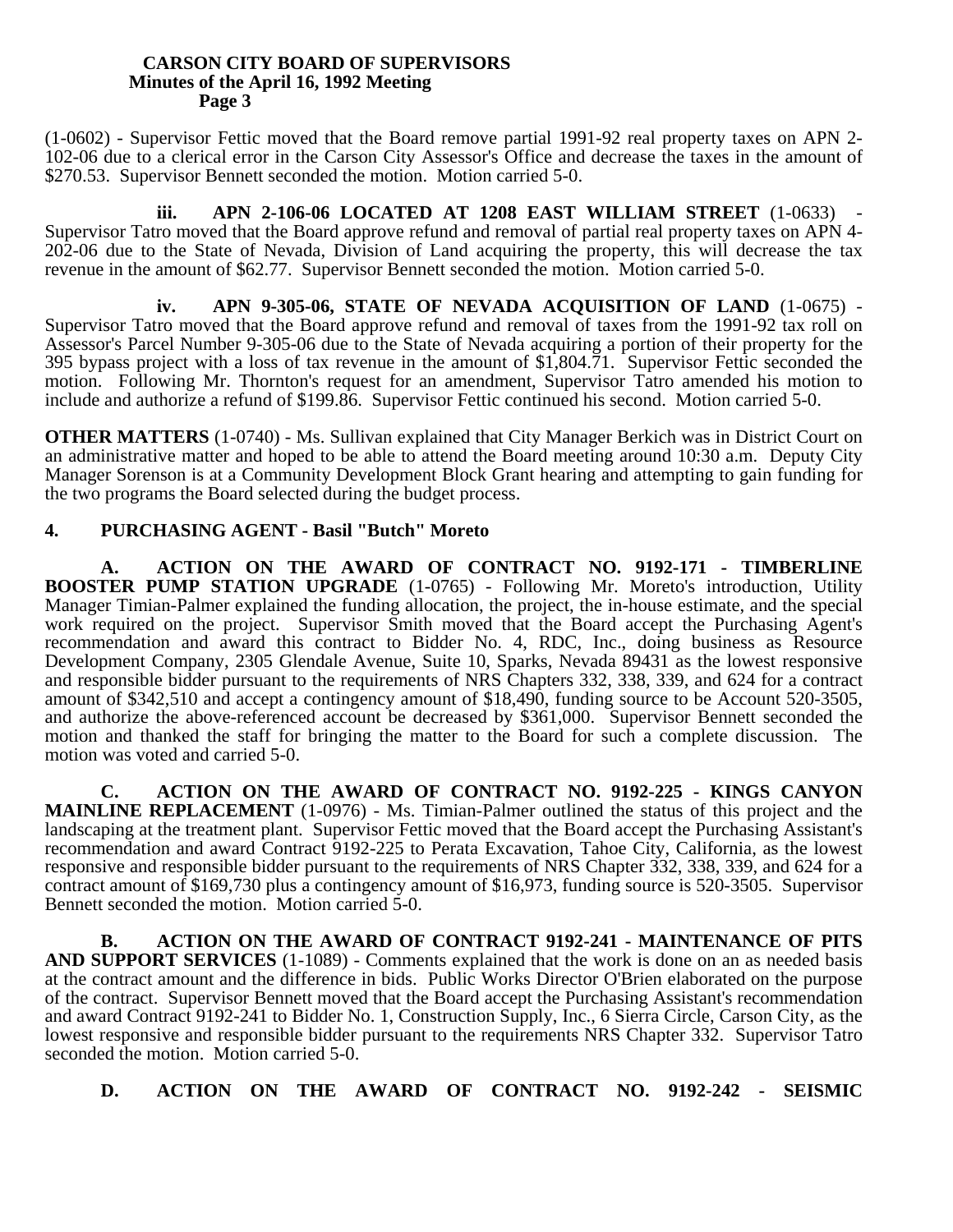**STRENGTHENING AND ELEVATOR INSTALLATION FOR THE BREWERY ARTS CENTER** (1-1205) - Architect John Copoulos and Mimi Rodden responded to the Board's questions on the project and the bid differences. Mayor Teixeira explained the funding source for May Ruth French. Supervisor Tatro moved that the Board accept the Purchasing Assistant's recommendation and award Contract 9192-242 to Bidder Number 4, Anderson/Hannafin, 311 North Carson Street, as the lowest responsive and responsible bidder pursuant to the requirements of NRS Chapters 332, 338, 339, and 624 for a contract amount of \$142,721, funding source 101-0615. Supervisor Fettic seconded the motion. Brewery Arts Executive Director Carl Dahlen elaborated on the funding and delay in State grant funds. Mayor Teixeira supported a proposal to loan the money to the Brewery should this funding not materialize. This proposal would be considered by the Board when necessary. Mr. Dahlen thanked the Board for its support. The motion to award the contract as indicated was voted and carried 5-0.

**E. ACTION ON FINAL PAYMENT ON CONTRACT NO. 9091-172 - EAGLE VALLEY GOLF COURSE STORAGE BUILDING** (1-1515) - Discussion ensued among the Board on the building problems, some of which will be addressed later, and the funding source. Supervisor Smith moved that the Board approve the Request for Final Payment in the amount of \$40,552.43 to Center Sierra Commercial Construction, 2838 Heybourne Road, Minden, Nevada 89423 and accept the Contract Summary as presented, funding source is Account No. 540-5200. Supervisor Tatro seconded the motion. Motion carried 5-0.

### **5. CLERK-RECORDER - Kiyoshi Nishikawa - ACTION ON RESOLUTIONS AUTHORIZING THE DESTRUCTION OF ORIGINAL RECORDS AS FOLLOWS:**

**A. 1-85/12-85 SHERIFF'S OFFICE CASE REPORT FILES** (1-1632) - Supervisor Tatro moved that the Board adopt Resolution No. 1992-R-19, A RESOLUTION AUTHORIZING THE DESTRUCTION OF ORIGINAL RECORDS which are the Sheriff's 1985 Case Report Files. Supervisor Bennett seconded the motion. Motion carried 5-0.

**B. 1987-90 CLERK-RECORDER'S OFFICE CANCELLED AFFIDAVITS** (1-1665) - Supervisor Tatro moved that the Board adopt Resolution No. 1992-R-20, A RESOLUTION AUTHORIZING THE DESTRUCTION OF ORIGINAL RECORDS - Voter Affidavits for 1987 through 1990 which have been cancelled. Supervisor Fettic seconded the motion. Motion carried 5-0.

**C. BUILDING SITE FILES - COMMUNITY DEVELOPMENT DEPARTMENT** (1-1675) - Supervisor Tatro moved that the Board adopt Resolution No. 1992-R-21, A RESOLUTION AUTHORIZING THE DESTRUCTION OF ORIGINAL RECORDS - Building Site Files. Supervisor Fettic seconded the motion. Motion carried 5-0.

BREAK: A ten-minute recess was declared at 10:05 a.m. When the meeting reconvened at 10:10 a.m., the entire Board was present constituting a quorum.

**6. PRESENTATION BY CONCERNED PARENTS REGARDING PEDESTRIAN SAFETY AT THE INTERSECTION OF EDMONDS DRIVE AND STANTON STREET** (1-1682) - Supervisor Smith explained the item and introduced Patty Pruitt. Ms. Pruitt detailed the concern about safety of the children crossing Edmonds with the use of a video she had taken of the traffic. The street is signed for 35 miles per hour except when the school crossing lights flash. It is 15 miles per hour during those periods. Clarification noted that the crosswalks have been repainted. Supervisor Fettic noted that three-way stop signs would impede traffic, however, questioned whether this was necessary. He then suggested that the crossing be moved to Pheasant and Edmonds. Drivers from the north would have a better opportunity to see the children and react appropriately. The City would have to install the sidewalk on the west side of Edmonds as the children would be forced to walk through the sagebrush there now. His comments also noted safety concern for drivers when speeding caused by the hill crest. Supervisor Smith also expressed his concern about the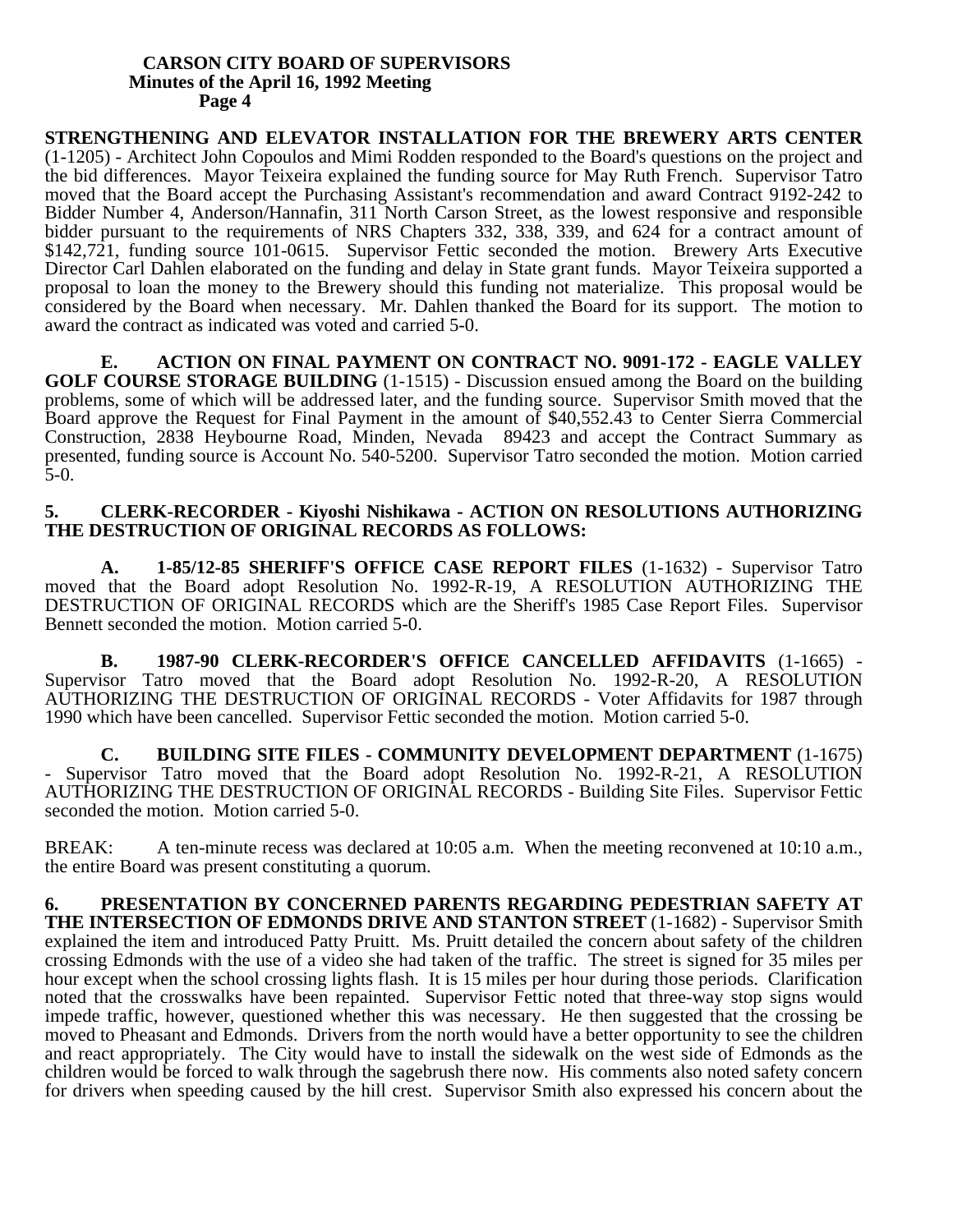installation of a three-way stop due safety concerns related to the distance from the hill's crest. Ms. Pruitt acknowledged the concern about the potential for rear end collisions due to this situation. Her safety concern for the junior high school bus which picks up children in that area were also noted. Comments noted this street was being used as a bypass as had been the original concept. Supervisor Bennett suggested the crossing relocation costs be compared to installing an overpass. Mayor Teixeira commended the parents and crossing guards on their efforts to control the situation. Mr. Homann expressed his feeling that it may cost \$5,000 to relocate the lights. Mayor Teixeira suggested a third set of lights be installed. Supervisor Bennett felt that both of these proposals merely "bandaid" the problem as the area is growing.

(1-2470) Ross Peterson felt that a three-way stop was needed. He suggested that a three-way flashing red light be installed at the cross walk which would be operated by the caution lights during school hours or on an as-needed basis with a button. This would allow the children to have a controlled crossing when going to the park. Mayor Teixeira directed Mr. Homann to report back to the Board on these alternatives.

(1-2547) Board discussion indicated the changes should be accomplished before the next school session begins. Ms. Pruitt reiterated her request that the crossings be a fluorescent yellow or orange if at all possible and include the words "enter school zone next 100 yards" at both ends. Additionally, the fine should be posted on signs at both ends which would serve as an incentive. The pros and cons of the signage on fines were discussed. Supervisor Fettic explained the difference between this crossing and other school crossings in Carson City. Verbal support by the contractors and National Board had been indicated to Ms. Pruitt. Supervisor Smith outlined the procedure which would follow and urged her to work with staff to analyze all the issues. Mr. Homann explained that Edmonds is a major arterial and was being utilized by all for this purpose. He wished to seek an alternative which would eliminate the crossing conflict, i.e., School District busing of children. The street currently meets national standards, was designed for 35 miles per hour, and is posted for 35. Violations are creating the problem. Mr. O'Brien noted a potential problem with Saliman and Seeliger Schools. Supervisor Fettic felt the difference was the crest of the hill. Ms. Pruitt felt that the City had not considered the school when Edmonds was designed.

(1-2908) Jill Carsten explained her reasons for supporting the overpass and a possible grant for funding the project. She also suggested a second guard be added at Old Edmonds. The new housing development would add to the number of children/people crossing the street. She also pointed out the need for a crossing guard when the normal guard could not be present. Discussion clarified that the crossing guards are hired by the Sheriff's Office. Mr. Peterson then expressed his feeling that a child's life was worth more than the overpass. The tax reduction should be used for the overpass and avoid the liability issues. Ms. Pruitt then expressed her feeling that drivers are speeding more when school is not opened. All drivers are violating the pedestrian crossing. May Ruth French supported the cross walks and overpass, opposed the button for crossing as they do not work and felt that the School District should contribute toward the final improvements. Ms. Pruitt then noted that the City would receive monies from the fines and suggested these funds be utilized to mitigate the problem.

## **7. COMMUNITY DEVELOPMENT DIRECTOR - Senior Planner Juan Guzman**

**A. PLANNING COMMISSION REFERRALS - APPEAL AND REVIEW ITEMS - ORDINANCE - FIRST READING - ACTION ON A-91/92-17 REGARDING A REQUEST FROM CARSON CITY COMMUNITY DEVELOPMENT DEPARTMENT TO ADOPT REVISED "FLOOD INSURANCE MAPS FOR CARSON CITY - COMMUNITY PANEL NUMBERS 3200010080C REVISED, 3200010085C, 32000010125C, 3200010130C, AND CONDITION AL LETTER OF MAP REVISION DATED AUGUST 30, 1990 FOR CASE NO. 90-09-22R, LEWIS HOMES DEVELOPMENT UNITS 6C AND 6D, AFFECTING A REACH OF THE SALIMAN ROAD TRIBUTARY AND TRIBUTARY AS SHOWN ON THE EFFECTIVE FLOOD INSURANCE RATE MAP PANELS 32000010080C, 0085, 0125, and 0130 FOR THE CITY OF CARSON CITY, NEVADA, DATED MARCH 16, 1989, AND APPROVE COMPANION ORDINANCE ON FIRST READING -**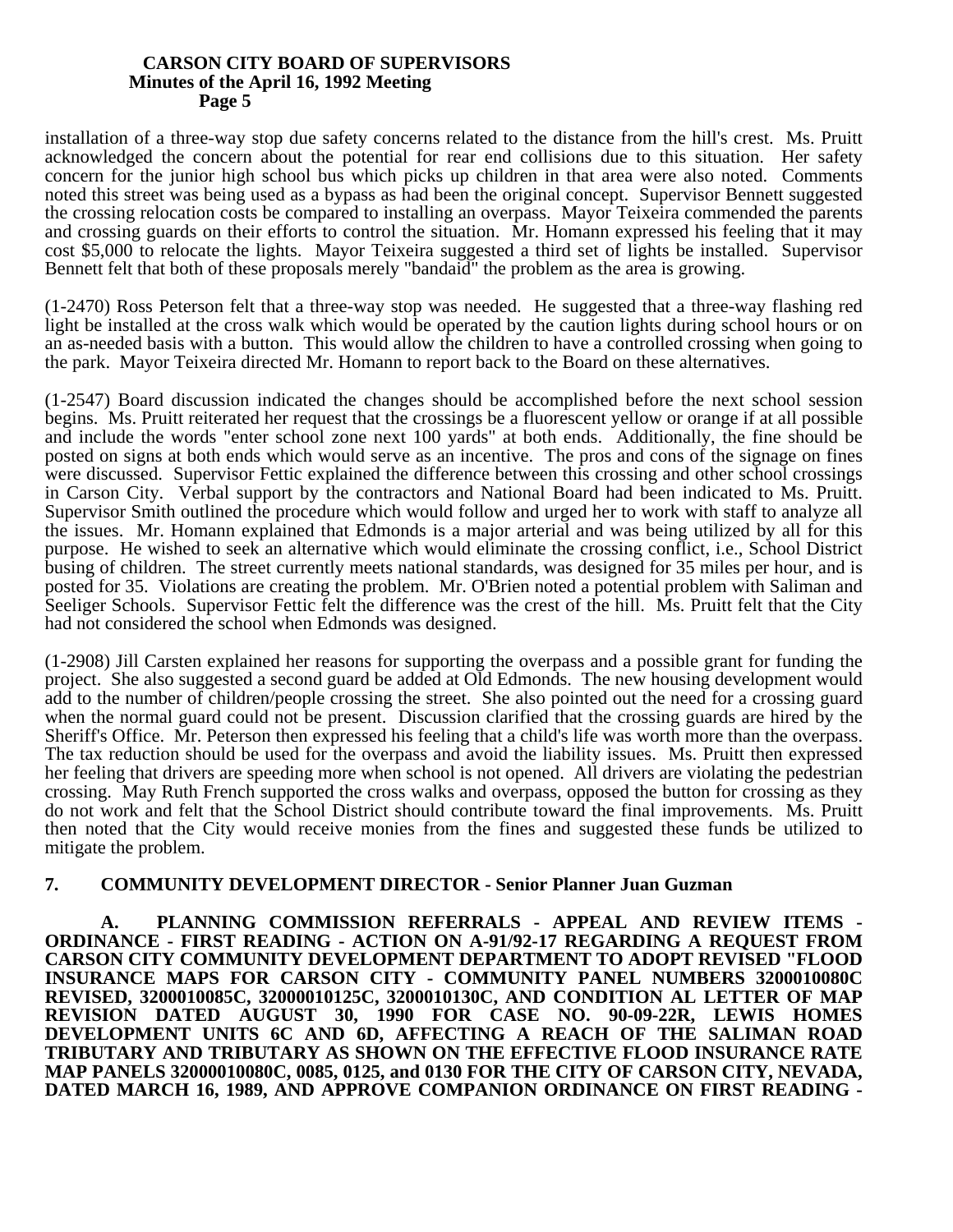PLANNING COMMISSION APPROVED 6-0-0-1 - Mr. Guzman read the Board Action Request and responded to Board questions on the need to modify the Code to match previous Board direction. Supervisor Smith moved that the Board introduce on first reading Bill No. 119, AN ORDINANCE AMENDING SECTION 12.09.060 SUBSECTION 2 (BASIS FOR ESTABLISHING THE AREAS OF SPECIAL FLOOD HAZARD) OF THE CARSON CITY MUNICIPAL CODE AND OTHER MATTERS PROPERLY RELATED THERETO. Supervisor Fettic seconded the motion. Motion carried 5-0.

**B. MISCELLANEOUS ITEMS - ORAL STATUS REPORT REGARDING U.S. HIGHWAY 50 EAST CLEAN-UP PROGRAM** (2-0310) - Mr. Guzman outlined the cleanup efforts. He reviewed the statistical report he had distributed to the Board and Clerk. He then responded to Board questions on the types of violations, responses received from the property owners/businesses, attempts to motivate the owners/businesses, modified guidelines/proposed code revisions which will be considered by the Board, and support from the businesses/owners on the program. (2-0465) Chamber of Commerce Executive Vice President Larry Osborne outlined the Chamber's support for the approach which the City had undertaken and for the program. Violations should be pursued. He felt that the cooperative efforts should be continued and would work. He urged enforcement of curb stoning statutes. Supervisor Bennett stressed the need for this program to be ongoing and vigilantly enforced. She also requested that the Statutes be considered when Code modifications are presented. Mr. Osborne expressed the State's willingness to site curb stoners and that notification merely required a telephone call. Clarification indicated that staff would be presenting corridor guidelines in the next 90 or so days. Supervisor Bennett felt that as long as these guidelines are established with the business support, they would be successful. Mayor Teixeira commended staff on their approach.

**9. PUBLIC WORKS AND UTILITY DEPARTMENTS - Utility Director Dorothy Timian-Palmer - ACTION ON CHANGE ORDER NO. 4 TO CONTRACT NO. W-5 OF THE CARSON CITY WASTEWATER TREATMENT AND DISPOSAL FACILITIES** (2-0635) - Ms. Timian-Palmer outlined the maintenance requirements and responsibilities. During the next eighteen months, a supplemental request will be submitted to the Board seeking authorization to hire an "utility outdoor maintenance person." Discussion among the Board, Ms. Timian-Palmer, and Mr. Berkich included the future of the rock wall which is owned by the State. Supervisor Smith moved that the Board accept Change Order No. 4 to Contract W-5, Secondary Clarifier and Return Sludge Pump Station, in the total amount of \$7,744.12 and authorize the Mayor to sign same, funding source is Sewer Fund 515. Supervisor Fettic seconded the motion. Motion carried 5-0.

## **8. PUBLIC WORKS DIRECTOR - Dan O'Brien**

**A. ACTION TO ACCEPT THE OFFERS OF DEDICATION OF STREET RIGHTS-OF-WAY, ACCESS, SEWER, AND STORM DRAIN EASEMENTS FOR RIVER KNOLLS PHASES I, II, AND III** (2-0805) - Supervisor Tatro moved that the Board accept and authorize the Mayor to sign the offers of dedication from Eagle Valley Investment for certain portions of Stampede Drive, Gregg Street, Chimney Drive, Hunter Court, Spring Drive, Quinn Drive, Latigo Drive, and an access, sewer and storm drain easement off of Gregg Street, all as described and shown on the recorded plat maps for River Knolls Phases I, II and III. Supervisor Smith seconded the motion. Motion carried 5-0.

**B. ORDINANCE - FIRST READING - ACTION ON AN ORDINANCE AND DEVELOPMENT AGREEMENT FOR HOT SPRINGS ROAD AND PROPOSED GONI ROAD WITH RONALD O. BOULTER** (2-0875) - Discussion ensued among the Board and Mr. O'Brien on the improvements, location, need for an assessment district in the Graves Lane area which would include this property, reasons for the development agreement, desire for consistency and continuity of the developments. Clarification indicated Mr. Boulter did not have to wait for the other areas to develop before making the improvements. Supervisor Bennett moved that the Board introduce on first reading Bill No. 120, AN ORDINANCE APPROVING A DEVELOPMENT AGREEMENT BETWEEN CARSON CITY AND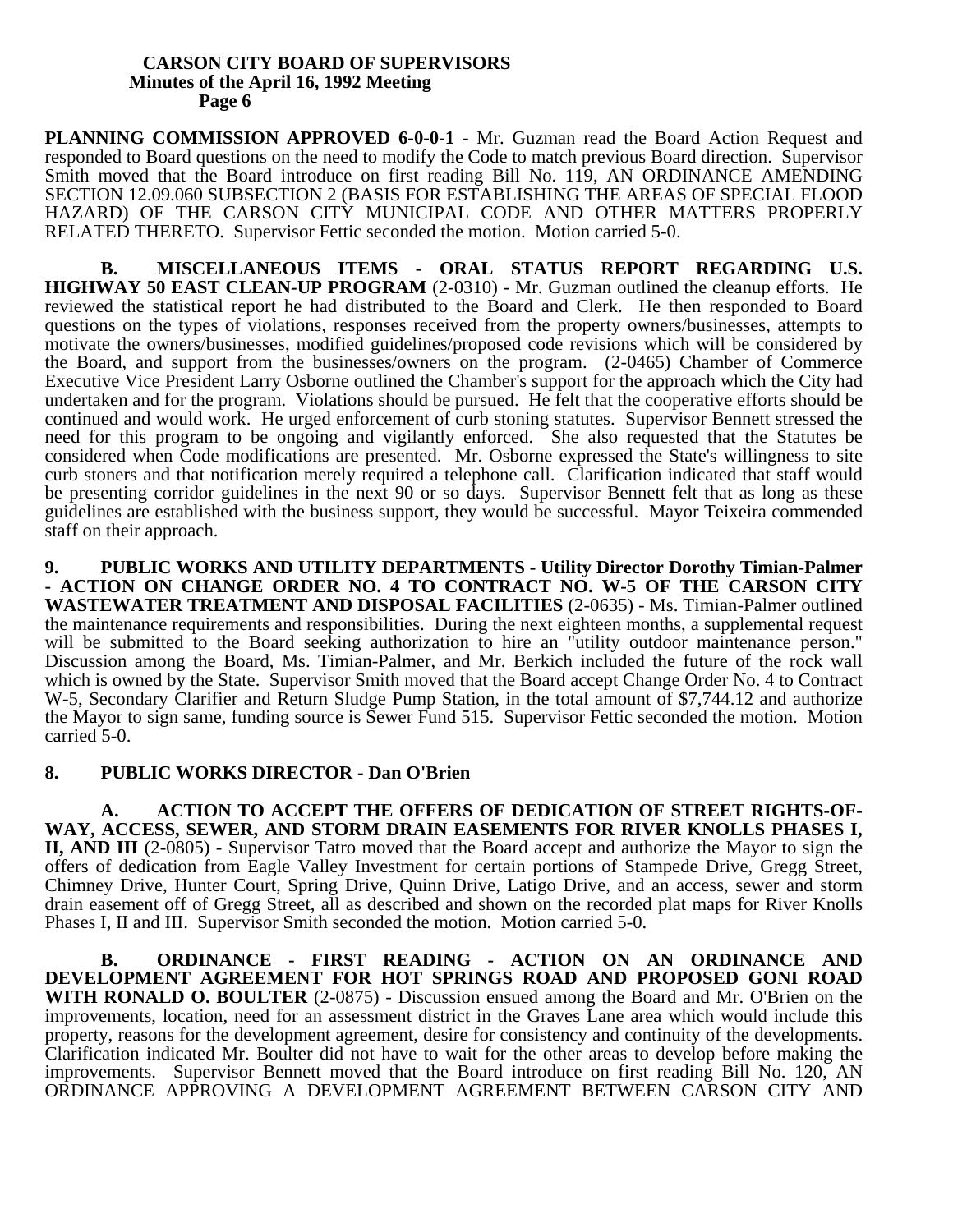RONALD O. BOULTER, REGARDING ASSESSOR'S PARCEL NO. 8-131-15, LOCATED AT HOT SPRINGS ROAD AND PROPOSED GONI ROAD, CARSON CITY, NEVADA. Supervisor Smith seconded the motion. Motion carried 5-0.

## **C. REGIONAL TRANSPORTATION COMMISSION ITEMS**

**i. ACTION TO ACCEPT THE OFFER OF DEDICATION OF PROPERTY FOR SHERMAN LANE STREET RIGHT-OF-WAY FROM DONALD E. CLINGER** (2-1051) - Supervisor Tatro moved that the Board accept and authorize the Mayor to sign the offer of dedication from Donald E. Clinger for a portion of property for street right-of-way purposes consisting of the south 15 feet of and a 15 foot by 15 foot triangle at the southeast corner of APN 8-181-03 for a total of 2,402.25 square feet of property. Supervisor Bennett seconded the motion. Discussion noted Mr. Sully's letter on the improvements needed on Dori Way. The motion to accept the dedication carried 5-0. Mr. Homann was requested to respond to Mr. Sully's letter.

**ii. ACTION TO ACCEPT THE OFFER OF DEDICATION OF PROPERTY FOR SHERMAN LANE STREET RIGHT-OF-WAY FROM VIRGIL C. AND BRENDA L. BERRY** (2- 1135) - Supervisor Tatro moved that the Board accept and authorize the Mayor to sign the offer of dedication from Virgil C. and Brenda L. Berry for a portion of property for street right-of-way purposes consisting of the south 15 feet of APN 8-181-02 for a total of 2,289.75 square feet of property. Supervisor Bennett seconded the motion. Motion carried 5-0.

**iii. ACTION ON CHANGE ORDER NOS. 4, 5, AND 6 TO CONTRACT NO. 9091-304 - SALIMAN ROAD IMPROVEMENTS** - (2-1158) - Discussion ensued among the Board, Messrs. O'Brien and Homann on the contingency fund, the bids, reasons for the change orders, delay in the project, and a change order which would extend the retaining wall north along Ms. McClain's property. This change order will be considered by RTC tomorrow. Supervisor Bennett moved that the Board of Supervisors approve and authorize the Mayor to sign Change Orders No. 4 through 6 to Contract No. 9091-304, Saliman Road Improvements, with an increase in funding amount of \$15,236.36. Supervisor Smith seconded the motion. Motion carried 5-0.

Mr. O'Brien noted staff's attempts to work with all of the property owners. Supervisor Smith noted that these individuals had acknowledged this attempt.

Mayor Teixeira noted that the Parks and Recreation Item had been moved to 4 p.m.

BREAK: A lunch recess was declared at 11:30 a.m. When the meeting reconvened at 1:30 p.m., the entire Board was present constituting a quorum.

**11. PERSONNEL MANAGER - Judie Fischer - ACTION ON APPOINTMENT OF MEMBERS TO THE PARKS AND RECREATION COMMISSION** (2-1415) - Ms. Fischer noted that Sandra Harris had requested her interview be scheduled for 2:40 p.m., which was granted. Applicants Ed Moran, Gene Lepire, and Pete Livermore responded to Board questions on their reasons for applying; if applicable, terms served on the Commission; knowledge about the Commission's role; need for additional or neighborhood parks/maintenance/personnel; and changes they would like to see. Donna Kuester's letter was read into the record as she was unable to attend the session. Mayor Teixeira thanked all for applying. As the next candidate had not arrived, the Board continued with other items.

**12. CITY MANAGER REPORTS, RESOLUTIONS, AND BOARD DIRECTIVES** (2-2635) - John Berkich

**B. ACTION ON FRIENDS IN SERVICE HELPING APPLICATION FOR FUNDING**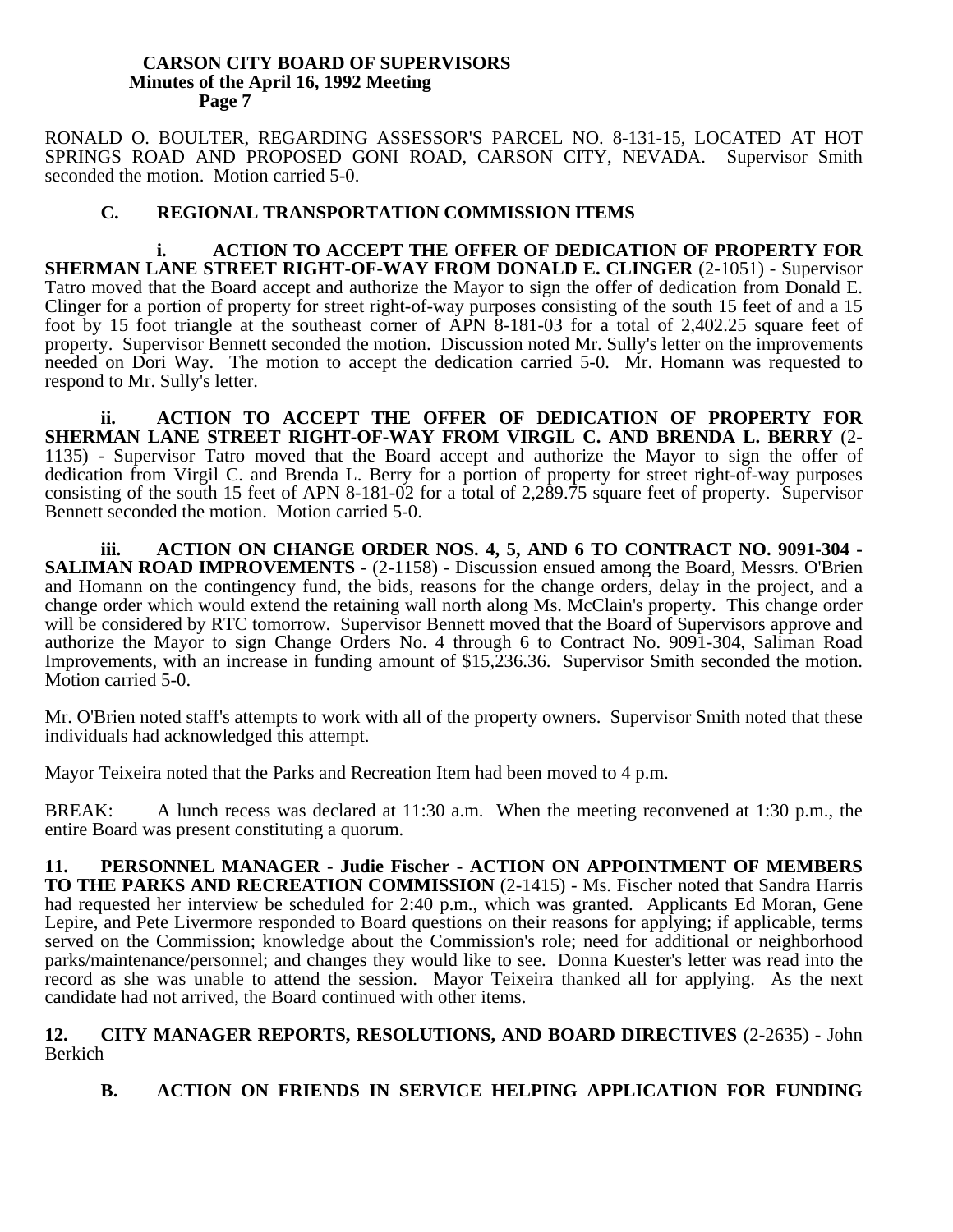**UNDER THE HOME INVESTMENT PARTNERSHIP PROGRAM** - Mr. Berkich distributed a memo to the Board. (None to the Clerk.) He then outlined the purpose of the program and plan to utilize some of the buildings at the Stewart Indian Facility. He commended Jack Davis of the Northern Nevada Development District on his voluntary assistance in developing this program. The proposal would utilize Friends in Service Helping (FISH), specifically Executive Director Monte Fast, to administer the Federal funds and manage the housing. Mayor Teixeira's role was also noted. Local funding would not be required to match the \$160,000 Federal fund. Charles Eldridge was also commended on his efforts in helping with the program. (3-0024) Mayor Teixeira explained his role and elaborated on the program. The deadline and individuals/entities supporting the program were noted. (3-0095) Monte Fast noted the families FISH had supported in the past and number the program would help in the coming year. The type of families which would be assisted, criteria for assistance, rental fees assessed against the program, State services, projected renovation costs, and rent assistance were outlined. Discussion ensued among the Board, Messrs. Berkich and Fast on the City's liability, FISH's responsibilities, composition of the oversight board, future funding sources, federal reporting programs, rental criteria, and FISH's auditing program. Supervisor Tatro explained his employment at the State General Services but was not associated with the sewer facility and did have a conflict. Mayor Teixeira passed the gavel to Supervisor Fettic and moved that Carson City instruct City Manager John Berkich to apply to the State for the amount of \$168,000 available under the home grant with FISH as the operative and to administer the program. Supervisor Smith seconded the motion. Discussion ensued concerning the total amount of the grant. Mayor Teixeira corrected his motion to be for the maximum amount available. Supervisor Smith continued his second. Motion carried 5-0. Mayor Pro-Tem Fettic returned the gavel to Mayor Teixeira.

**11. PERSONNEL MANAGER - Judie Fisher - ACTION ON APPOINTMENT OF MEMBERS TO THE PARKS AND RECREATION COMMISSION - CONTINUED** (3-0495) - Applicants interviewed were: Renee Mayo, Ed Duffy, and Sandra Harris. The questions were the same as asked of the first group. Mayor Teixeira thanked each for applying.

BREAK: A five-minute recess was declared at 2:55 p.m. When the meeting reconvened at 3 p.m., the entire Board was present constituting a quorum.

**10. PARKS AND RECREATION DIRECTOR - Steve Kastens - ACTION ON CITY POLICY WHICH QUALIFIES A PARK AND RECREATION FACILITY USER FOR NONCOMMERCIAL FEES** (1-1080) - Research of the requirements for State and Federal non-profit status, the cost to obtain same, lack of a group rate for private parties, the Commission's recommendation, the level of protection being sought, criteria used to determine a commercial operation, and need for section one of the proposed motion were discussed at length by the Board and staff. Concern was expressed that non-profit organizations would be utilized to rent the facilities with project organizations selling merchandise. Mr. Kastens explained that this had been the reason a ten percent fee was assessed against the gate under the gate under the previous program. A need for a disclosure from the potential lessee was emphasized. Supervisor Tatro suggested the commercial rates be charged to all users and non-profit groups be reimbursed at the termination of the event. Problems with this suggestion were elaborated. (3-2085) Pam Case, representing a coalition of the non-profit users, outlined the provisions which could mandate an audit and accounting of the funding. Supervisor Bennett felt that the requirement as now mandated provided accountability. She could not support the proposal which would allow the Parks Department to arbitrarily authorize the lower fees without proper documentation. Ms. Case felt that this was the purpose of the honor system and that inspectors could verify the status. Supervisor Fettic felt that his proposal would still allow the Parks Director flexibility in the type of documentation required to prove the non-profit status. (3-2270) Gene Lepire suggested that as commercial ventures purchased services from the community it should receive the break in fees. The non-profit organization could pay a fee as well as the promoters. If the promoter did not, then the non-profit organization would be responsible for the additional fee. (3-2350) Parks and Recreation Commission Chairperson Pete Livermore elaborated on its recommendation. Supervisor Bennett expressed her concern that without the 501(c), donations could not be used for tax purposes. Mr. Livermore felt that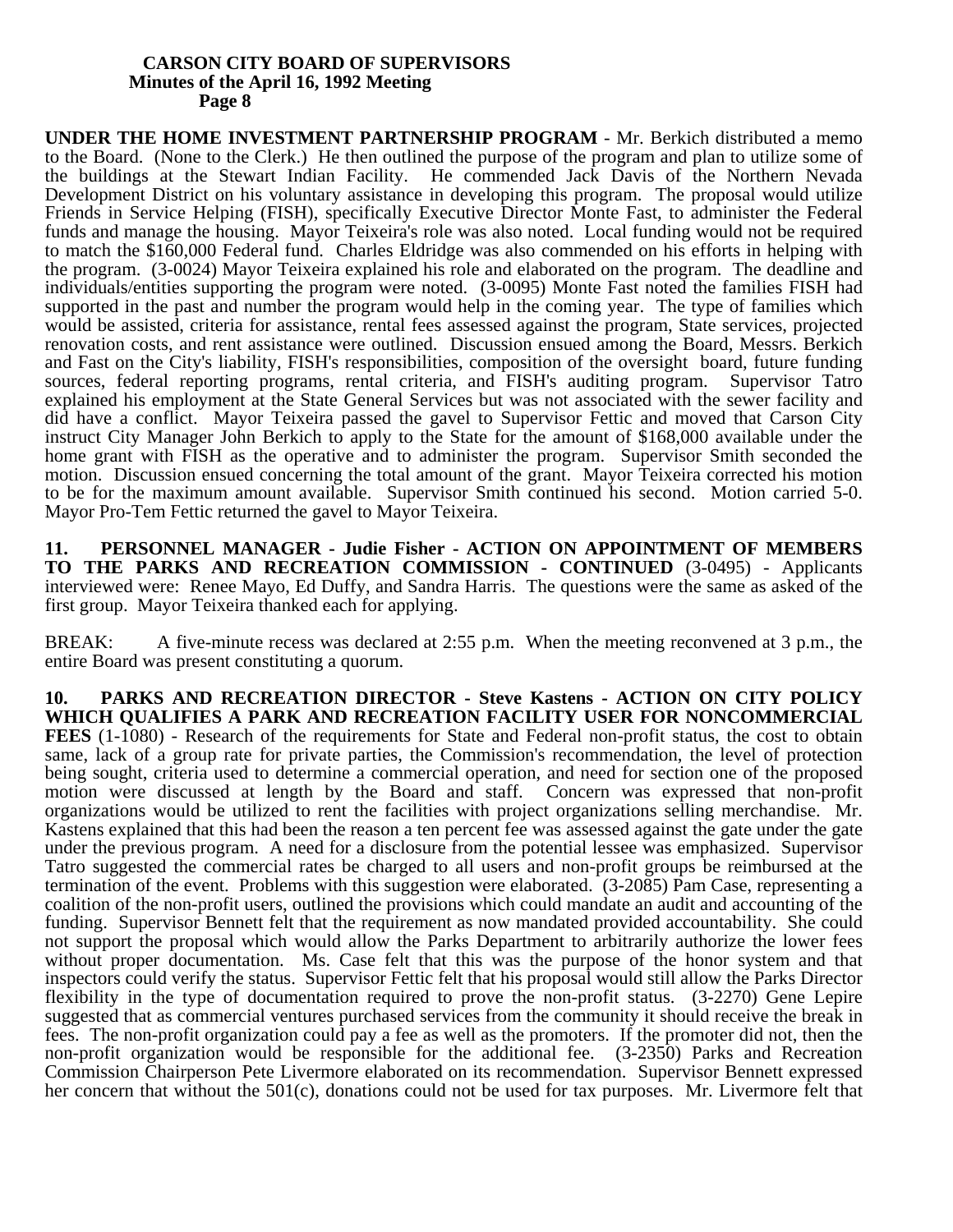the non-profit users were well-known in Carson City. These are repeat users. Supervisor Fettic then moved that the Board approve the Parks and Recreation Commission recommendation that the policy which qualifies a Parks and Recreation facility user for noncommercial fees be ... He then withdrew the motion and began again, as follows: That the Board of Supervisors amend the Parks and Recreation Commission recommendation that the policy which qualifies a Parks and Recreation facility user for noncommercial fees be: "Noncommercial or nonprofit" for purposes of assessing parks and recreation fees shall be: A determination by the Parks and Recreation Director that the group gives no clear indication of commercial interest, the activities are not conducted for the purpose of making a profit, or is a local community-based group formed for a one-time noncommercial or for a special occasion, that one of the criterions that the Parks and Recreation Director shall use in making his determination is the certificate of incorporation from the Nevada Secretary of State. Supervisor Smith seconded the motion. Following Mayor Teixeira's request for a modification, Supervisor Fettic amended the motion to include with a current nonprofit certificate of incorporation from the Nevada Secretary of State. His clarification indicated that this was a type of document which would have to be considered. Supervisor Smith continued his second. Motion was voted by roll call with the following result: Smith - Yes; Tatro - Yes; Bennett - No, due to her feeling that there was a need of greater accountability which she did not see in the motion and the amount of accountability which she felt was needed; Fettic - Yes; and Mayor Teixeira - Yes. Motion carried 4-1.

Supervisor Fettic directed the City Manager to work with the Parks and Recreation Director and report to the Board on the methods which will be incorporated in the procedures. Supervisor Smith felt that this would expand the application procedure.

## **14. ADMINISTRATIVE SERVICES DIRECTOR - Mary Walker**

**A. ACTION ON PROPOSAL FOR WORKER'S COMPENSATION CLAIMS ADMINISTRATIVE SERVICES** (1-2718) - Ms. Walker requested postponement of this item based on a legal question over whether the City could go self-insured without negotiating with the Associations. Arbitration had found in favor of management and recommended a meeting be held with the Associations which would explain the purpose of self-insurance. This meeting had been held. The Associations supported retaining CDS of Nevada and for the City to become self-insured. The Associations' counsel recommended a judicial review of the decision and stay had been requested from the District Court. The City had filed a counter to the stay. Judge Fondi granted a stay until June 5th. This would allow Court time to hear the issue. The City could proceed with the proposal to become self-insured, however, the policy could not be effective until after the hearing. Ms. Walker then explained the cost of SIIS versus self-insured programs and reasons SIIS was so expensive. Supervisor Smith emphasized the significance of the savings. He urged the administration to consider a different approach should a similar proposal be considered in the future to avoid the costs incurred with this proposal. Ms. Walker explained the Safety Committee's review of the proposal and reasons it had not been negotiated originally. She felt that the entire situation arose from the fact that the City would realize a savings from the change and the Associations wanted some of it. Clarification indicated the City would have three weeks after June 5th to negotiate the proposal if the ruling is against the City. No formal action was taken.

**B. ACTION ON APPROVAL OF ANNUAL RENEWAL OF CITY PROPERTY AND LIABILITY INSURANCE** (4-0235) - Ms. Walker's introduction included benefits of the program as well as Wayne Carlson and Gary Roberts. Messrs. Roberts and Carlson responded to Board questions on the pool, loss experience, coverage and the pros and cons of increasing the retention level. Mayor Teixeira requested that a report delineating the figures be provided. Ms. Walker outlined reasons for not changing the property and liability insurance and for becoming self-insured under workman's compensation. This would give time to analyze the figures which would be part of the budget. Discussion included the Americans with Disabilities Act and its potential impact on Carson City. Ms. Walker emphasized the need to have in-house staff address claims particularly if the City was to raise insurance levels. Comparisons will be included in the budget documents. Supervisor Fettic moved that the Board approve the Nevada Public Agency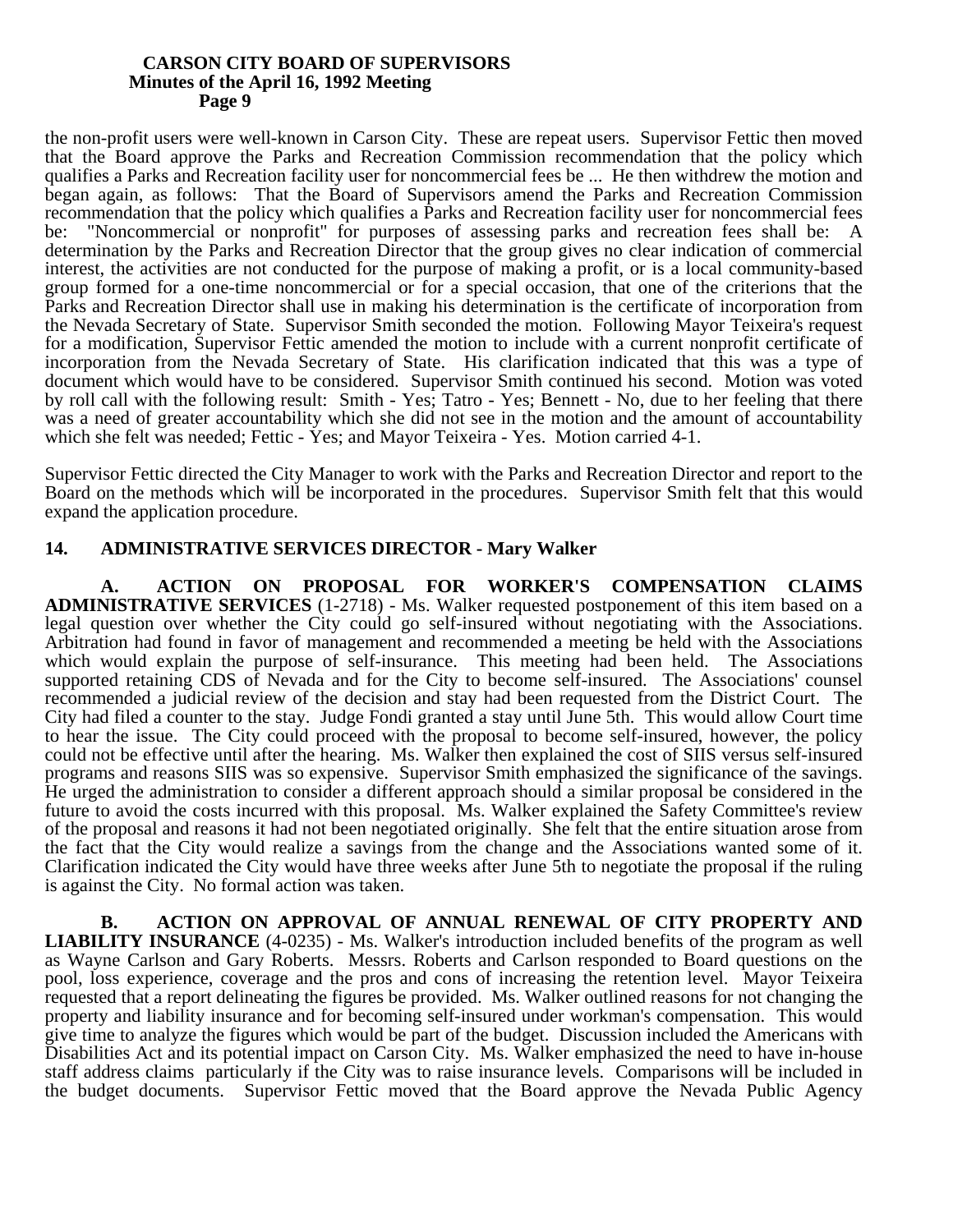Insurance Pool 1992-93 Insurance Renewal Proposal for Carson City, fiscal impact \$347,977, funding source is the Insurance Fund. Supervisor Smith seconded the motion. Motion carried 5-0.

**12. A. ACTION ON APPOINTMENT OF WALT SULLIVAN AS CARSON CITY'S REPRESENTATIVE TO THE STATE LAND USE PLANNING COUNCIL** (4-1028) - Following Mr. Berkich's introduction, Supervisor Smith moved that the Board support the appointment of Walt Sullivan as Carson City's representative to the State Land Use Planning Council. Supervisor Fettic seconded the motion. Motion carried 5-0.

**C. STATUS REPORTS REGARDING: FRANCHISE WITH T.C.I. OF NEVADA, INC.; HISPANIC COUNCIL AND YOUTH ACTIVITIES; CHANGEMASTERS; AND MAINTENANCE OF CLEAR CREEK ROAD** (4-1071) - None.

## **13. BOARD OF SUPERVISORS REPORTS, RESOLUTIONS, AND PROCLAMATIONS - ISSUES REQUESTED BY MEMBERS OF THE BOARD OF SUPERVISORS** (4-1072)

**A. MAYOR TEIXEIRA - ACTION REGARDING MEMBERSHIP IN NEVADA LEAGUE OF CITIES, NEVADA ASSOCIATION OF COUNTIES, AND U.S. CONFERENCE OF MAYORS** - Mayor Teixeira outlined his request that the Board determine which Associations it wished to support. He felt that the City received more benefits as a member of NACO. He suggested the NLC past due fees be paid. The NLC conference has been scheduled for July, however, if Carson City is not current on its dues, it will not be held in Carson City. Mayor Teixeira is a member of the NACO Board of Directors. He then explained the legislative conference scheduled tomorrow in Reno. Supervisor Bennett felt that other Board members needed to be apprised of these meetings, specifically when issues relating to the hospital are being considered. Mayor Teixeira agreed to provide the entire Board with copies of his correspondence. Supervisor Smith then moved that the Board of Supervisors discontinue Carson City's membership in the Nevada League of Cities and pay the \$3500 delinquent dues for the year 1991. Supervisor Tatro seconded the motion. Motion was voted by roll call with the following result: Bennett - Aye; Fettic - Yes; Tatro - Yes; Smith - Yes; and Mayor Teixeira - Yes. Motion carried 5-0.

Clarification indicated that a separate motion on NACO was not required.

Mayor Teixeira then noted that the City could join a plethora of associations. He supported joining the U.S. Conference of Mayors. Supervisor Bennett iterated her support for joining. Mayor Teixeira then explained his attendance at the Capital City Mayors. Supervisor Smith then moved that the Board support Carson City's participation in the U.S. Conference of Mayors and pay all applicable dues. Supervisor Bennett seconded the motion. Following clarification of the funding source, Supervisor Smith continued his motion to include the funding source is Community Services Account. Supervisor Bennett continued her second. Motion carried 5-0.

**E. SUPERVISOR BENNETT** - Had accepted a three-year appointment to the American Hospital Association as a Nevada delegate.

**D.** SUPERVISOR TATRO (4-1685) - Would participate in a June Communities and Tourism Conference as a member of the Convention and Visitors Bureau. Progress on the Virginia-Truckee Railroad Reconstruction Project was outlined. Individuals involved in this youth reclamation program and its direction were explained. He felt this was the beginning of better communication and coordination among the various agencies. Benefits of the meeting were also noted.

## **C. SUPERVISOR FETTIC, AND B. SUPERVISOR SMITH** (4-1945) - None.

**A. MAYOR TEIXEIRA** (4-1950) - Echoed Supervisor Tatro's comments about the youth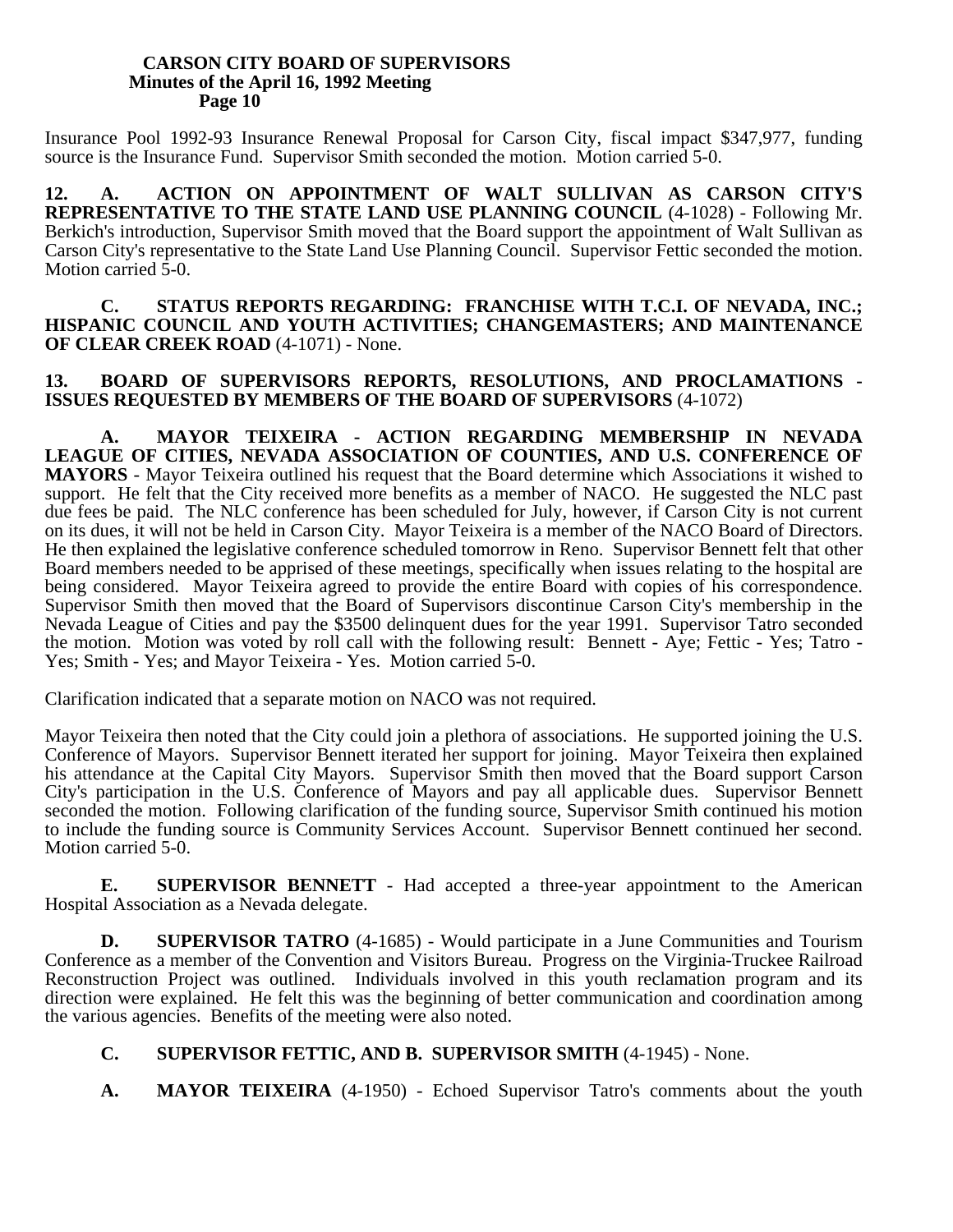reclamation program meeting.

## **ii. DISCUSSION AND POSSIBLE ACTION REGARDING THE FORMATION OF A CAPITAL PROJECTS ADVISORY BOARD** (4-2025) - Continued.

**11. PERSONNEL MANAGER - ACTION ON APPOINTMENT OF MEMBERS TO THE PARKS AND RECREATION COMMISSION** (4-1982) - Each Board member indicated his/her four top candidates. Mayor Teixeira commended all of the applicants for applying. Supervisor Smith moved that the Carson City Board of Supervisors appoint the following four individuals to the Carson City Parks and Recreation Commission: Pete Livermore, Ed Moran, Donna Kuester, and Renee Mayo. Supervisor Tatro seconded the motion. Motion carried 5-0.

BREAK: A recess was declared at 4:55 p.m. When the meeting reconvened at 6:10 p.m., the entire Board was present constituting a quorum. Staff members present included City Manager Berkich, Clerk-Recorder Nishikawa, Deputy District Attorney Suglia, and Recording Secretary McLaughlin. Airport Authority members present were Chairperson Jerry Weaver and Members Steve Tackes and Bob Thomas. A quorum was not present. (4-2260)

**15. JOINT MEETING OF THE CARSON CITY BOARD OF SUPERVISORS AND THE CARSON CITY AIRPORT AUTHORITY - STATUS REPORT, DISCUSSION AND POSSIBLE ACTION REGARDING AIRPORT AUTHORITY ACTIVITIES AND PROGRESS INCLUDING FINANCIAL ISSUES AND SHORT-TERM AND LONG-TERM GOALS** - Following Mayor Teixeira's introduction, Chairperson Weaver distributed a memo to the Board and Clerk. He reviewed the Authority's membership and activities during the last 18 months. The need for additional funding was stressed. General Fund money had been used to subsidize the airport in the past. Taxes paid on the personal property at the airport currently are used to offset the acquisition of property from Serpa. He suggested these funds be reallocated to the airport and General Fund monies be used for the offset. Member Tackes explained the Authority's position that the Airport could play a vital role in the City's economy and, as such, should be funded appropriately. In order for the Airport's role to be increased, the Authority and the City needed to improve its marketing, appearance, integrated transportation system, land acquisition, and expand the hangar facilities and services. A map was used to illustrate the expansion area and proposed hangar sites. Discussion ensued among the Authority and the Board on personal property taxes, the type of hangars proposed, and grants available for expansion. Member Thomas explained the volunteer and paid staffing and FBO assistance and donations. He elaborated on the reason for feeling that if the Authority made the payments on the property, it would establish credibility with the FAA. He urged the Board to seek a onecent tax override which would be utilized for operations. The need for "fog sealing" the asphalt was iterated. Discussion ensued among the staff, Board, and Authority on the loan used to acquire Serpa's property, the request to allow the Authority to make the loan payments, the proposed tax override, the development of the Airport as a good neighbor, the Airport's budget, its leases, feasibility of an assessment district to provide funding for which the tax override had been suggested, personal property taxes on aircraft, Airport property taxes, other financing methods for the hangars, and commended the Authority on its efforts. Supervisor Tatro felt that the Convention and Visitors Bureau marketing consultant would be willing to work with the Authority on marketing the Airport. Comments also supported installing a signal at Hot Springs and Goni, which Regional Transportation will consider on May 20. The Authority was invited to attend this meeting. Short-term financing for the hangars will be investigated. (5-1430) May Ruth French expressed her feeling that there should be other means of raising the necessary capital than by taxing the residents. She urged the Board to have the airport industry fund the improvements. An assessment fee should be established for filing a flight plan. Supervisor Bennett explained that the Federal income tax pays for this service. Member Tackes explained the tie down fees. Ms. French felt that this fee should be increased. Member Thomas expressed his feeling that the manufacturers would be willing to trade the Business Tax for the Airport improvements. There being no other comments, Mayor Teixeira again commended them on their efforts and expressed the Board's desire to work with the Authority. Member Thomas thanked the Board for the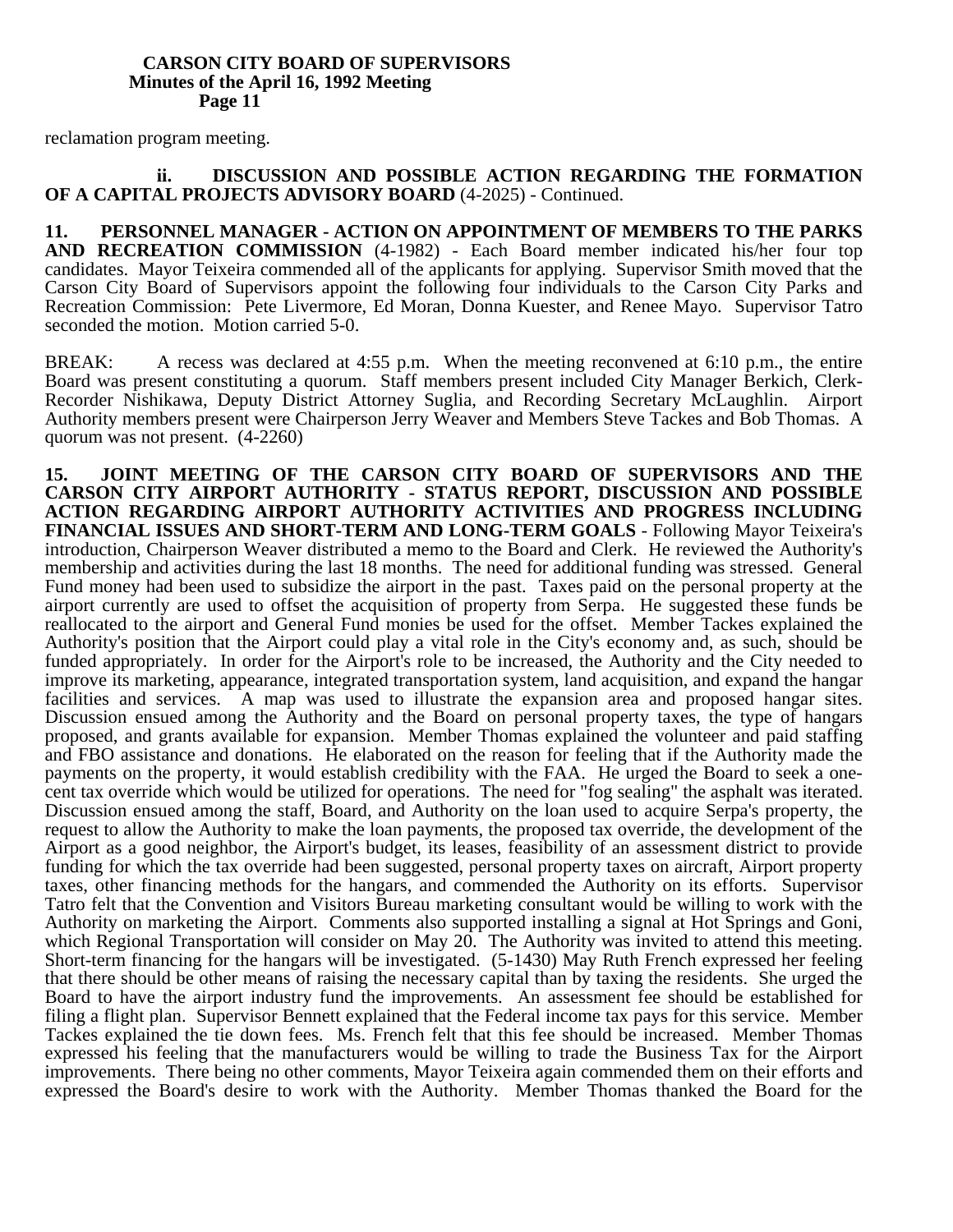opportunity to pursue an Airport Authority and his feeling that it had allowed the Airport to be removed from the political arena. No formal action was taken on this matter.

**OTHER MATTERS** - Mayor Teixeira explained for Ms. French that Mr. Berkich's status report items were a reminder and a report is not mandatory.

## **16. COMMUNITY DEVELOPMENT DIRECTOR - Walt Sullivan - PLANNING COMMISSION REFERRALS - APPEAL AND REVIEW MATTERS**

**A. ACTION ON S-90/91-4 REGARDING A REQUEST FROM IRON MOUNTAIN ACQUISITION COMPANY, INC., FOR APPROVAL OF A REVISED TENTATIVE SUBDIVISION MAP APPLICATION FOR A 25-LOT SUBDIVISION (SHADOW VALLEY SUBDIVISION) ON APPROXIMATELY 37.31 ACRES ZONED SINGLE FAMILY ONE ACRE (SF1A) LOCATED ON THE EAST SIDE OF BIGELOW DRIVE AND RUNNING APPROXIMATELY 1,300 FEET EAST TO THE PROPOSED EXTENSION OF SALIMAN ROAD BETWEEN APPION WAY AND BENNETT AVENUE ON APNs 9-215-02 AND 9-211-03 - PLANNING COMMISSION APPROVED 5-1-0-1** (5-1665) - Mr. Sullivan clarified the request for May Ruth French. Supervisor Bennett moved that the Board accept the Planning Commission recommendation regarding a request from Iron Mountain Acquisition Company for approval of a revised tentative subdivision map application for a 25-lot subdivision, Shadow Valley Subdivision, on approximately 37.31 acres zones Single Family One Acre located on the east side of Bigelow Drive and running approximately 1300 feet east of the proposed extension of Saliman Road between Appion Way and Bennett Avenue, APNs 9-215-02 and 9-211-03. Supervisor Fettic seconded the motion. Clarification noted the conditions and findings of the Planning Commission were included in the recommendation. Supervisor Bennett amended her motion to include S-90/91-4 as part of the motion. Supervisor Fettic continued his second. Motion carried 5-0.

**B. ACTION ON S-91/92-3 REGARDING A TENTATIVE SUBDIVISION MAP APPLICATION FROM RICHARD SCOTT OF IRON MOUNTAIN ACQUISITION COMPANY (PROPERTY OWNER: AUDREY BELL VINCENT) TO CONSTRUCT 72 DWELLING UNITS (VALLEY VIEW ESTATES) CONSISTING OF TWELVE FOUR-PLEX UNITS AND THREE EIGHT-PLEX UNITS ON APPROXIMATELY 3.6 ACRES OF LAND ON PARCEL ZONED MULTI-FAMILY APARTMENT (MFA) AND SINGLE FAMILY 21000 (SF21000) ON APN 10-032- 24 LOCATED SOUTH OF PHEASANT DRIVE, EAST OF NORTH EDMONDS DRIVE, AND NORTH OF LEPIRE DRIVE ON THE EASTERN PORTION OF APN 10-032-24 - PLANNING COMMISSION DENIED 5-1-0-1** (5-1817) - Mr. Sullivan explained Mr. Scott's letter requesting continuance until May. Mr. Scott had agreed to compensate staff for its reproduction charges incurred on the last issue. Supervisor Tatro moved that the Board continue S-91/92-3. Supervisor Fettic seconded the motion. Motion carried 5-0.

**13. A. ii. DISCUSSION AND POSSIBLE ACTION REGARDING THE FORMATION OF A CAPITAL PROJECTS ADVISORY BOARD** (5-1852) - Discussion ensued among the Board on Mr. Berkich's memo proposing the creation of an advisory board to consider City facilities, issues it would consider, composition of the committee, need to comply with the Open Meeting Law, staffing needs, need for a Board workshop on the issues for the Committee to analyze, and term of office. Consensus supported having a committee of seven with three being citizens-at-large with a two year term. Supervisor Tatro suggested the interviews be conducted on Saturday if the candidates are sufficient enough to warrant such a meeting and followed by a workshop session. Mayor Teixeira suggested the City Manager work with the District Attorney's office and prepare a resolution for further consideration. The Board should provide input to Mr. Berkich in the interim. (5-2880) May Ruth French urged the Board to have four citizens-at-large on the committee which would invite "top" experts when needed. Board comments noted that all of the appointees would be Carson City citizens. No formal action was taken.